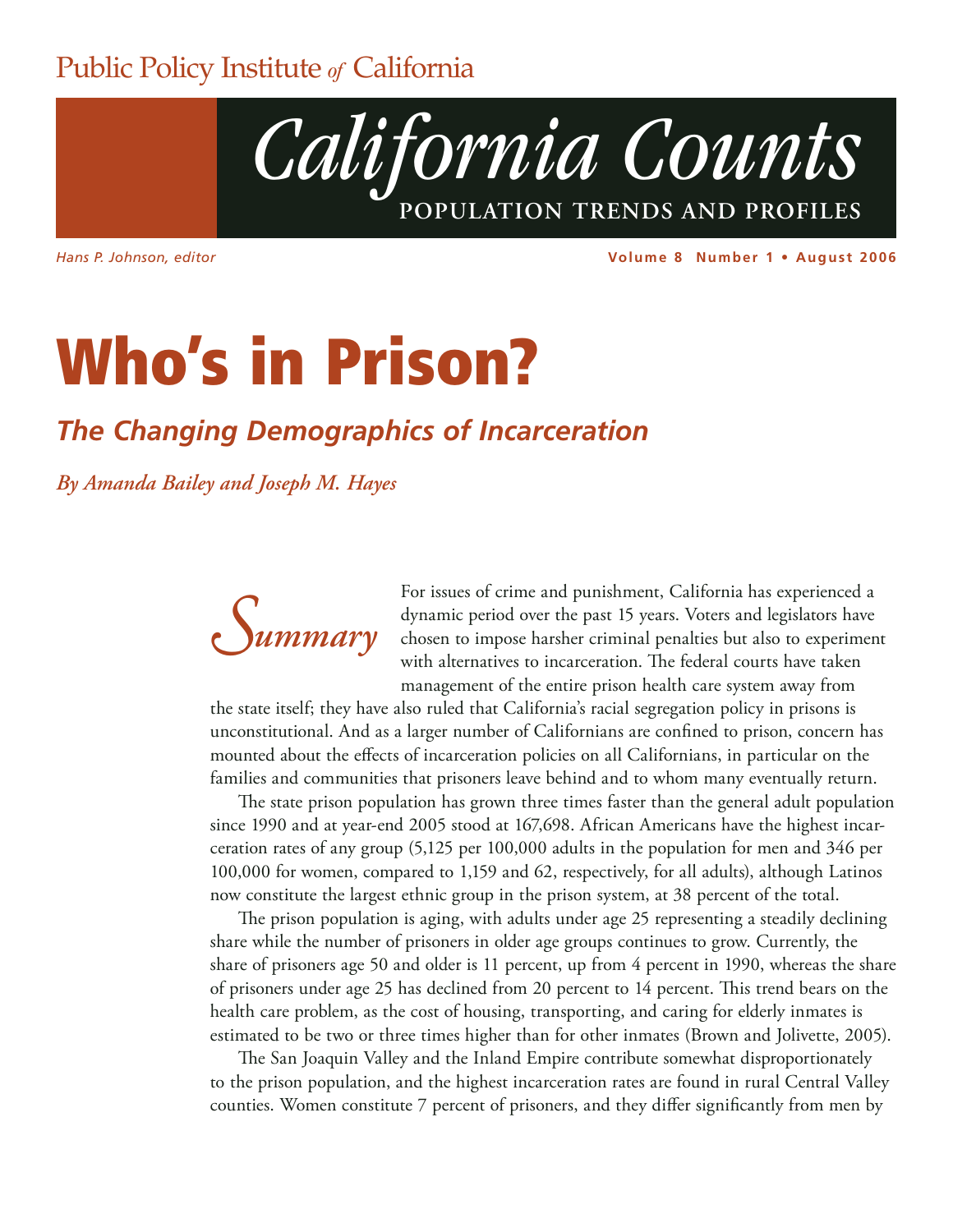**The state prison population has grown three times faster than the general adult population since 1990 and at year-end 2005 stood at 167,698.** 

a few important measures, most notably racial/ethnic representation and offense type.

Prisoners serving time for violent crimes are a majority (just over 50%) of the prison population, and their share is growing. More serious sentencing laws have increased the penalties for this group, contributing to its growth as well as to the aging of the overall prison population.

By contrast, drug offenders now represent a diminished share of the prison population, having fallen from 28 to 21 percent in the past 15 years; admissions for drug crimes have also declined in recent years, following the introduction of alternatives to prison for some offenders. Together, these trends contribute to a population composed of older prisoners serving longer terms for serious or violent offenses.

*Amanda Bailey and Joseph M. Hayes are research associates at the Public Policy Institute of California. Views expressed here do not necessarily reflect those of PPIC. The authors acknowledge the helpful comments of Richard Greene, Hans P. Johnson, Greg Jolivette, Deborah Reed, Lorien Rice, Darren Urada, and Franklin Zimring. They would also like to extend their thanks to those who provided data: Christopher Shores and Lori Asuncion at the California Department of Corrections and Rehabilitation (CDCR), Offender Information Services Branch; Allen Beck and Timothy Hughes at the U.S. Department of Justice, Bureau of Justice Statistics; and Tom Zelenock at the Interuniversity Consortium for Political and Social Research.*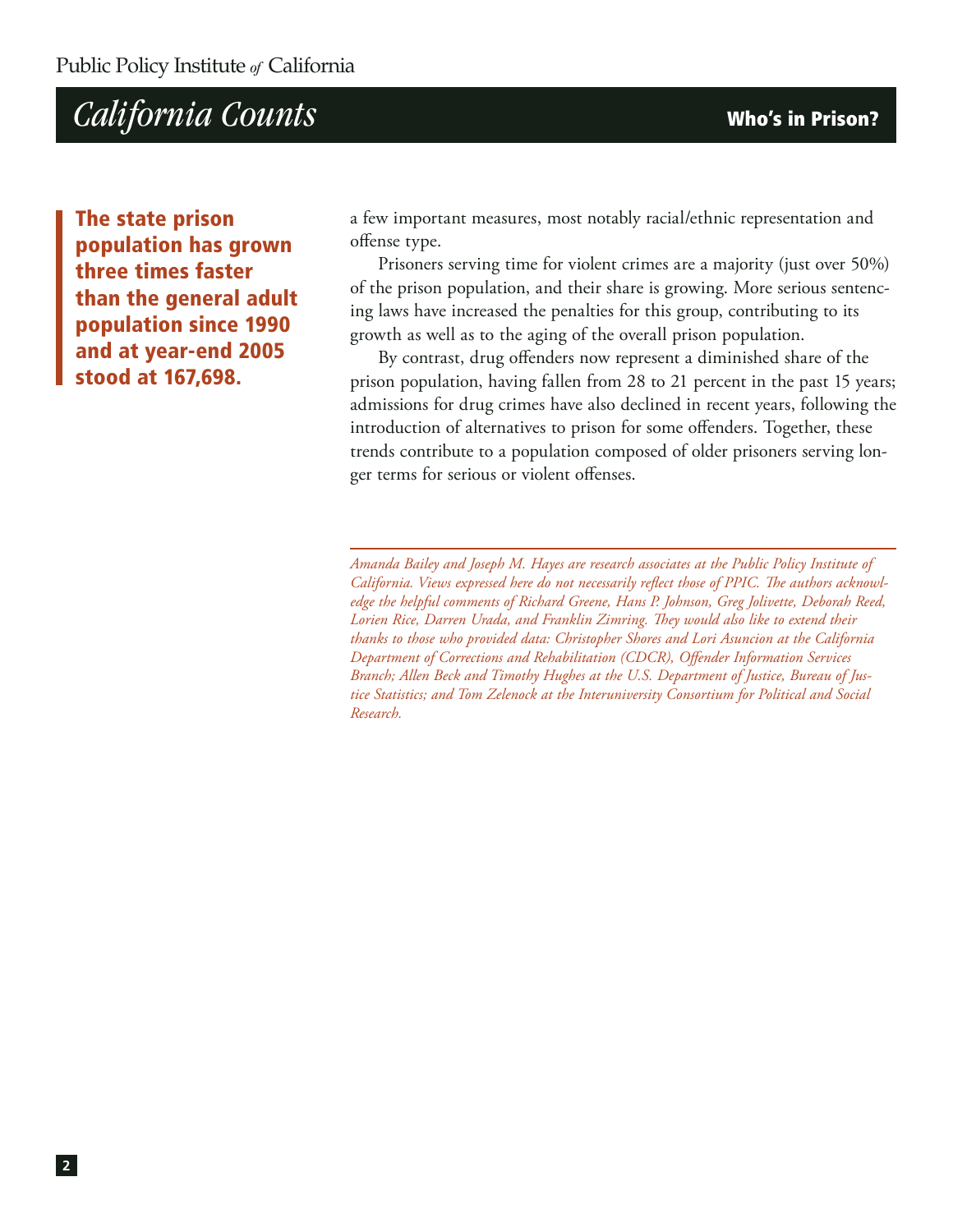### **Introduction**

**O**n February 23, 2005, the U.S. Supreme Court ruled that California's policy of segregating new prison arrivals according to race was unconstitutional. The state had argued that the practice was necessary to prevent interracial violence. On June 30, 2005, U.S. District Judge Thelton Henderson ordered that a federal receiver take control of California's \$1.1 billion-per-year prison health care system, citing deplorable conditions and preventable deaths. In 2004, voters elected not to restrict the application of the ten-year-old Three Strikes and You're Out law.

Who are the people at the center of these recent policy interventions? To what extent does the prison population resemble the wider state population, and in what ways does it differ? What is its racial and ethnic profile? What health problems prevail in the prison system, and how might the population's changing age structure affect health care costs? How do changes in sentencing policy alter the composition of the prison population?

In this issue of *California Counts*, we begin by providing a demographic profile of the state prison population as of December 31, 2005. We compare California's prison population to the general population by several demographic measures and then examine some

incarceration-specific characteristics, including offense and sentence type.

Next, we explore how these characteristics have changed over the past 15 years, paying particular attention to the substantial growth of the prison population and the sizable yearly flows of prisoners into and out of the system. Finally, we examine some of the likely reasons for these changes.

In particular, we document changes in California's prison population subsequent to three contemporary policy interventions that have affected its size and composition: the passage of the Three Strikes and You're Out law (in Assembly Bill 971 in March 1994 and Proposition 184 in November 1994), California's adoption and enactment of Truth in Sentencing (September 1994), and the passage of the Substance Abuse and Crime Prevention Act (Proposition 36 in 2000).

### **Who Are California's Prisoners?**

**A**t year-end 2005, California housed 167,698 men and women in 33 prisons, 40 camps, and 12 community correctional centers throughout the state,<sup>1</sup> giving it the largest state prison population in the United States (see the textbox, "Focus and Data **California incarcerates 616 prisoners per 100,000 adults in the population, 17th of the 50 states.**

Sources").2 California incarcerates 616 prisoners per 100,000 adults in the population, 17th of the 50 states.3 Most prisoners are men (93%) but women represent a growing share.

The prison population includes a few teenagers, many adults in midlife, and a small number of elderly inmates (Figure 1). Imprisoned men are slightly younger than imprisoned women. The average age at year-end 2004 was 36 for men and 37 for women (California Department of Corrections and Rehabilitation, 2005). Fifteen percent of men and 11 percent of women were younger than age 25 at the end of 2005. Three-quarters of adult prisoners were between ages 25 and 49 at year-end 2005. Eleven percent of the prison population is age 50 or older.

As Figure 1 illustrates, people ages 25 to 44 are overrepresented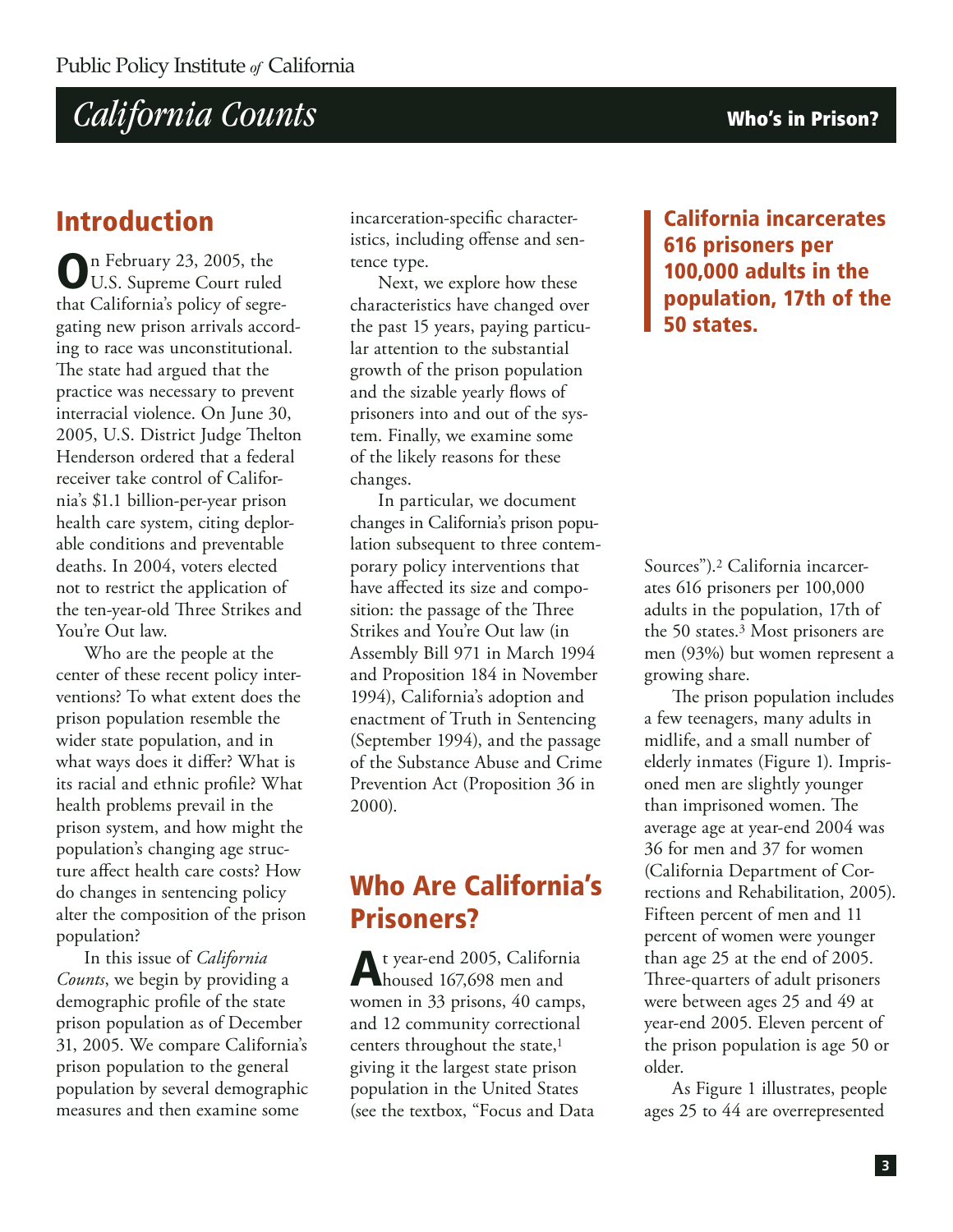**Adult African American men are seven times as likely as white men and 4.5 times as likely as Latino men to be incarcerated.**

among prisoners compared to their share in the general adult population; older people are underrepresented among prisoners. Criminological research tells us that young people are the most likely group to commit crimes (Blumstein, Farrington, and Moitra, 1985; Gottfredson and Hirschi, 1990). As people age, they tend to commit fewer crimes. The age distribution among prisoners at year-end 2005 is consistent with this pattern—younger prisoners represent a high share of the prison population.

Three of every four men in prison are nonwhite (38% are Latino, 29% are African American, and 6% are of another race or ethnicity4—see Figure 2), although just over one-half of the general adult male population is nonwhite.

White men constitute 27 percent of the prison population but 44 percent of the general adult male population. Among women prisoners, 28 percent are Latina, 29 percent are African American, 39 percent are white, and 5 percent report some other race or ethnicity. Compared to their numbers in the general population, however, African Americans are disproportionately represented in prisons.

Race-specific incarceration rates (i.e., the number of prisoners per 100,000 adults in the population) illustrate the disproportionate number of African Americans in prison. We calculate these incarceration rates separately for adult men and women (Figure 2). African American men and women have a dramatically higher probability than other groups of being imprisoned. Adult African American men are seven times as likely as white men and 4.5 times as likely as Latino men to be incarcerated. Among adult men, 5,125 per 100,000 African Americans were imprisoned in 2005, compared to 770 per 100,000 whites, 1,141 per 100,000 Latinos, and 474 per 100,000 for those classified as "other." One out of every 12 African American men ages 25 to 29 in California is currently in state prison.5

Furthermore, although adult women overall have much lower incarceration rates than men, African American women have a higher incarceration rate than

#### **Figure 1. Percentage Distribution of Prisoners and Adults, by Age and Gender, 2005**



Source: Authors' calculations of 2005 CDCR data and 2005 California Department of Finance (DOF) data.

Notes: The 18-24 age category includes a small number of prisoners under age 18 who are held in adult CDCR state facilities. The number of prisoners under age 18 ranges from 1 to 156, depending on the year, with only one or two prisoners under age 18 in the most recent years.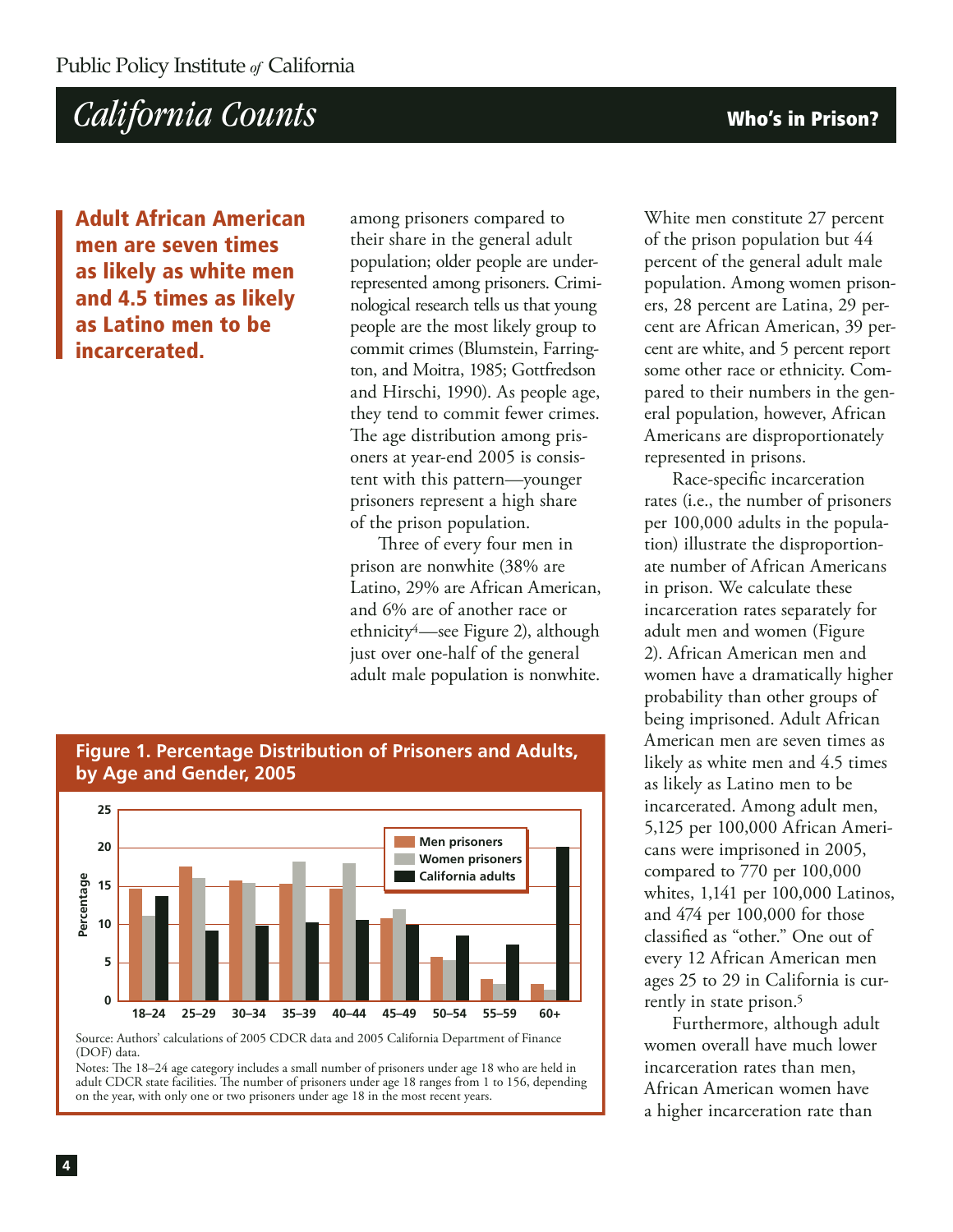

#### **Figure 2. Percentage Distribution of Prisoners, by Race and Ethnicity, and Race-Gender-Specific Incarceration Rates, 2005**

Note: Race-specific incarceration rates have been age-standardized (using DOF population data, 2005) to control for the age differences by race and ethnicity that occur in the general adult population.

other women. African American women are four times as likely to be imprisoned as whites and Latinas. Among African American women, 346 per 100,000 in the population are incarcerated, whereas fewer than 80 women per 100,000 are incarcerated among whites, Latinas, and other groups.

Prior research shows that higher arrest rates for African Americans, particularly for crimes that result

in imprisonment, partially explain the black-white differentials in incarceration rates (Blumstein, 1982, 1993). In California in 2004, African Americans were about three times as likely as whites to be arrested for any offense and four times as likely to be arrested for a felony offense.<sup>6</sup> Contextual factors such as unemployment, poverty, and lower educational attainment are associated with

crime and arrests. African Americans have the highest poverty rate (17%) of any native-born racial or ethnic group in California (Reed, 2006) and among the lowest high school completion rates (77% for African Americans compared to 89% for whites) (Reed, 2005). Even when controlling for education and birth cohort (and thus, business cycles), Pettit and Western (2004) show that among high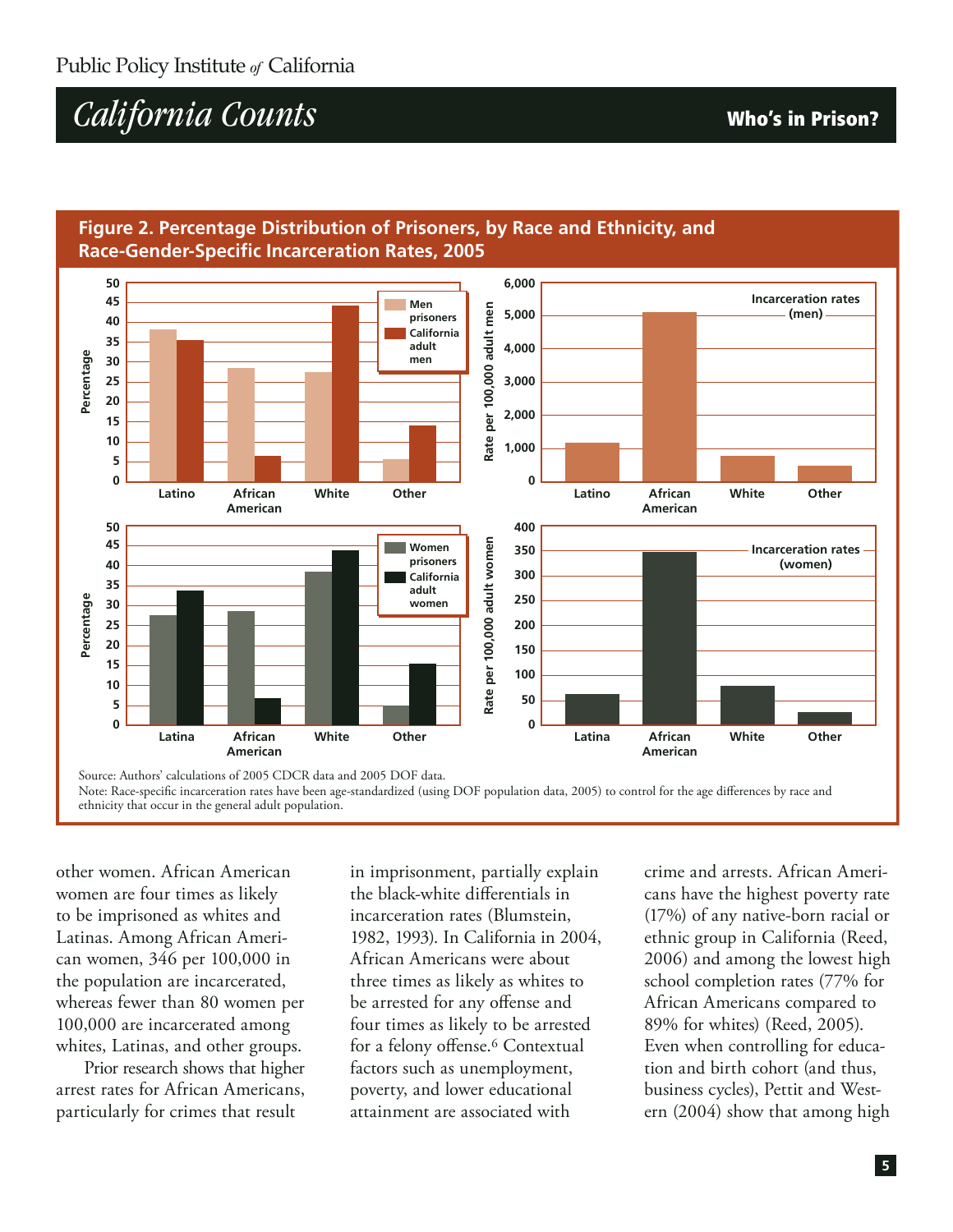**Incarceration rates are much lower for foreign-born adults (297 per 100,000) than for U.S.-born adults (813 per 100,000).** 

school dropouts, African American men are seven times as likely as white men to be imprisoned. Finally, some research suggests that the American history of slavery (Wacquant, 2002) and racial bias in various stages of the criminal justice system, including policing, prosecution, and sentencing (Free, 2002; Beckett, Nyrop, and Pfingst, 2006; Taxman, Byrne, and Pattavina, 2005; Alpert, Mac-Donald, and Dunham, 2005), also partially explain higher rates of incarceration for African Americans.

Reflecting California's diverse population, a sizable share of prisoners was born outside the United States.7 Approximately 17 percent of all prisoners (28,279) were born abroad, with a higher share of men (17%) than women (8%) born in another country.8 Sixty percent of all foreign-born prisoners were

born in Mexico, 4 percent were born in El Salvador, and 3 percent were born in Vietnam.9 Incarceration rates are much lower for foreign-born adults (297 per 100,000) than for U.S.-born adults (813 per 100,000).

Highly populated regions of the state send more people to prison than do less populated areas. Approximately three of every five prisoners (62%) at year-end 2005 were sentenced and committed to prison from Southern California. Los Angeles County is home to 32 percent of the adult population and commits about that share of prisoners (33%). The share of prisoners committed from the San Joaquin Valley and the Inland Empire10 is higher than those regions' representation in the general adult population. The Bay Area and South Coast regions send fewer people than are represented by their general adult population.

Figure 3 shows incarceration rates at the county level (controlling for county population size) and gives a more detailed view of variation in prison commitments across California. Shasta, Tehama, Yuba, and Lake Counties, relatively small northern inland counties with majority white adult populations, have the highest incarceration rates. Incarceration rates are elevated for all racial and ethnic groups living in these areas. Incarceration rates for white men are especially noteworthy, at

2.5 times higher in these counties than in the state overall. Latino men in Yuba and Lake Counties also have twice the incarceration rate of Latino men in California overall. Men who have been categorized as an "other" race also have noticeably higher rates of incarceration in these counties, ranging from 1.8 times higher in Yuba County to 6.7 times higher in Lake County than in the state overall. Kern and Kings Counties in the Central Valley, with roughly equal shares of white and Latino residents (47% and 39%, respectively, in Kern, and 42% each in Kings), also have high incarceration rates. Both white and Latino men in these Central Valley counties have incarceration rates that are nearly double the state rates.

Each of these six counties incarcerates more than 1,000 people per 100,000 adults; the state rate is 616 per 100,000. These rates may result from either genuinely higher crime rates in these counties, or tougher enforcement and prosecution, or both. The oft-observed link between poverty and incarceration is reflected here, as the highest incarceration counties all have higher poverty rates than the state as a whole. At the other end of the spectrum, the Bay Area and the South Coast counties, relatively wealthy areas, have the lowest incarceration rates in the state (fewer than 400 per 100,000 adults).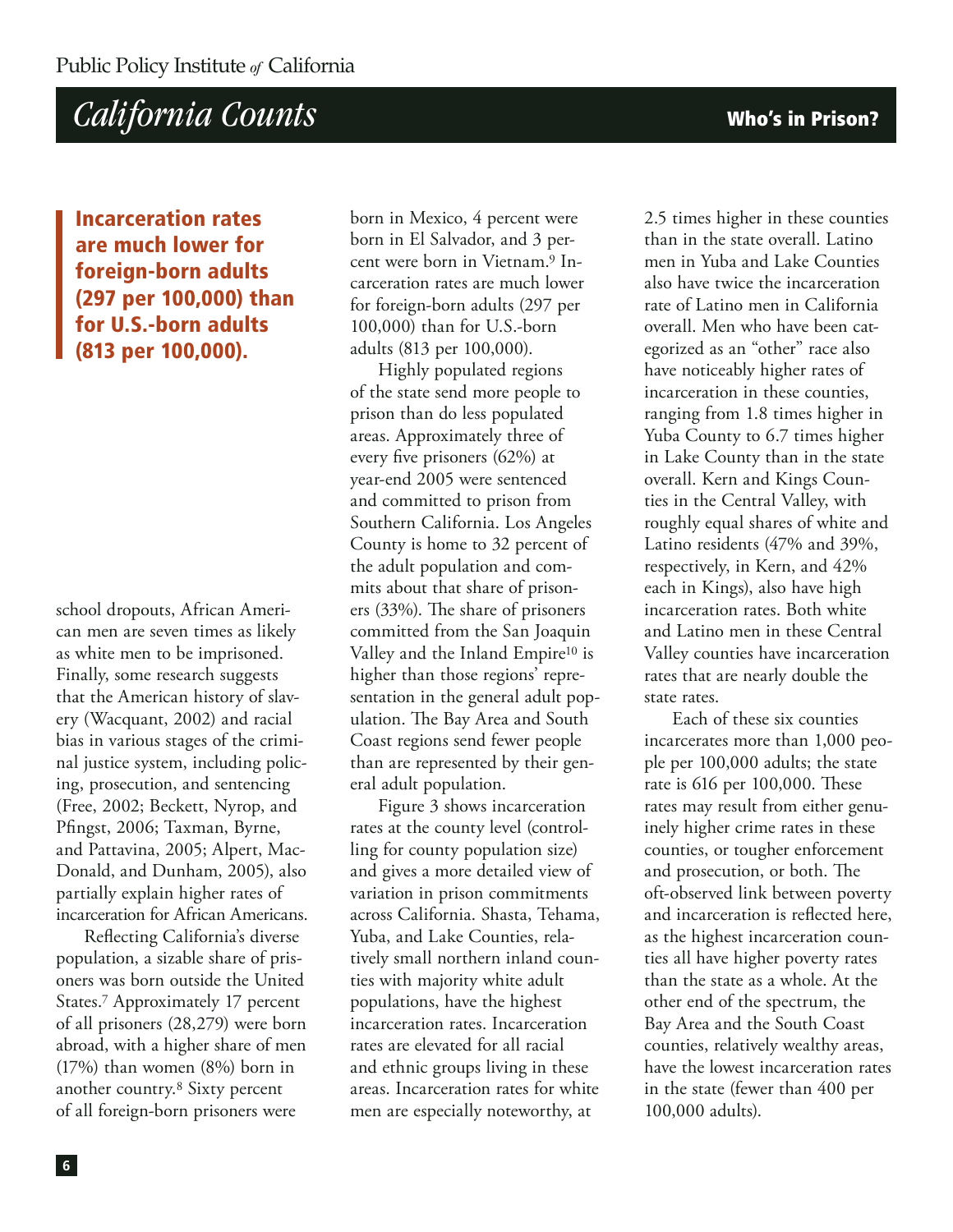#### **Figure 3. California Incarceration Rates per 100,000 Adults, by County, 2005**



**Forty-four percent of California prisoners do not have a high school diploma or GED.**

Research shows that completing a general equivalency diploma (GED) or postsecondary degree or participating in vocational classes while in prison reduces recidivism (Nuttall, Hollmen, and Staley, 2003; Vacca, 2004) and provides prisoners with basic skills that may lead to postrelease employment. Educational investments in prison are particularly important because most prisoners in Califor-

nia have completed little formal education (Figure 4). Forty-four percent of California prisoners do not have a high school diploma or GED; the comparable number for the general California adult population is 21 percent.<sup>11</sup> Educational attainment differs by race and ethnicity. Nearly two-thirds of Latinos (63%) in prison have not completed high school. Prisoners of all racial and ethnic groups,

including Latinos, have earned a GED in prison in roughly equal shares (14% to 17%).

The effects of incarceration extend far beyond prison walls to touch the lives of thousands of children and family members of prisoners. Two-thirds of women in California's prisons are mothers of children under age 18; more than half of these mothers were living with their children at the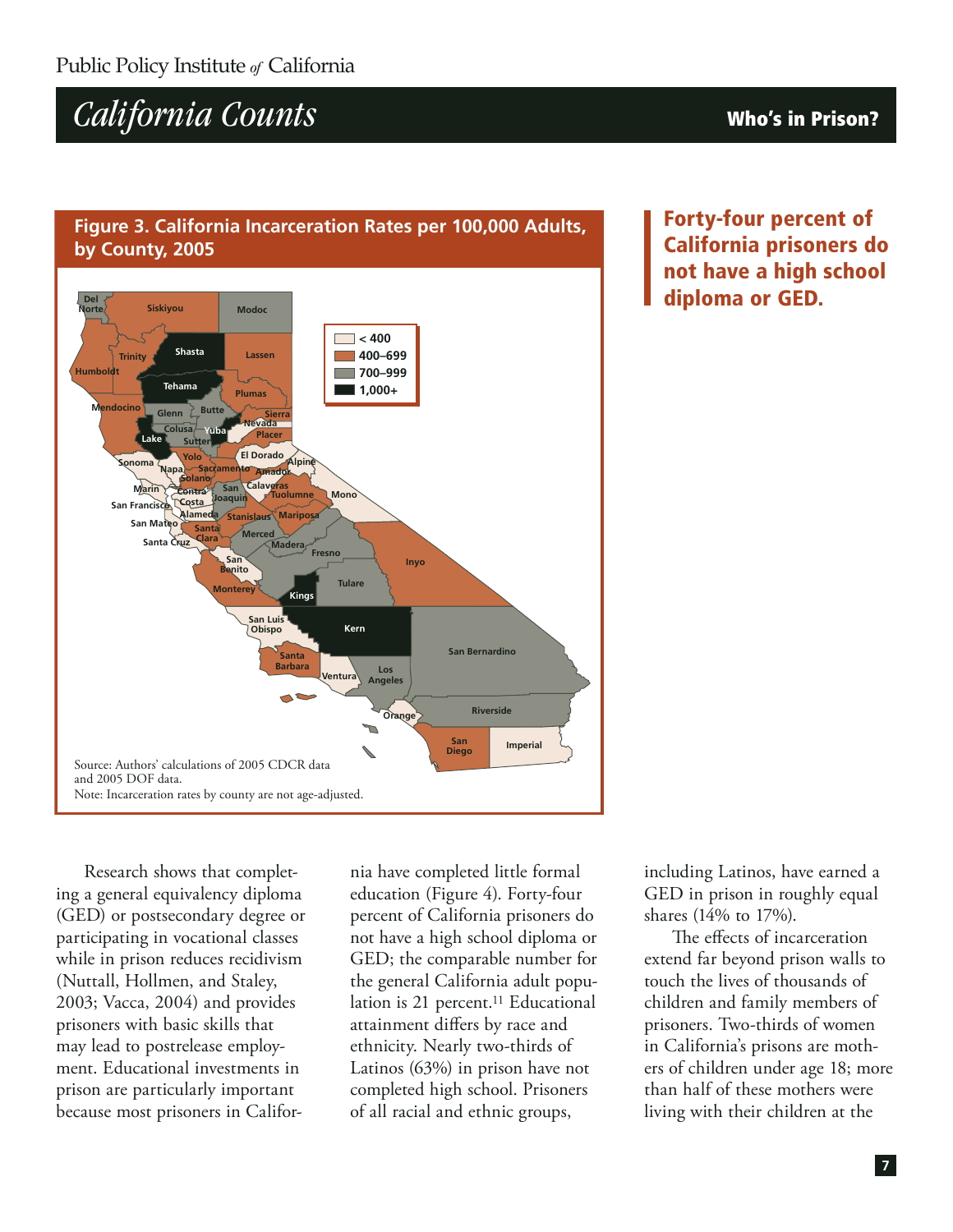**More than half of women in California prisons (58%) have an immediate family member (e.g., mother, father, brother, spouse, or child) who has also been imprisoned.**

time of their arrest.12 About half of men in prison are fathers of minor children and 42 percent of fathers lived with their children at the time of their arrest.<sup>13</sup> Prior research suggests that children of incarcerated parents are more likely to serve time in prison themselves (Petersilia, 2000; Greene, Haney, and Hurtado, 2000). Our findings seem to corroborate this connection—more than half of women in California prisons (58%) have an immediate family member (e.g., mother, father, brother, spouse, or child) who has also been imprisoned. Forty-two percent of male prisoners report that an immediate family member has been imprisoned. This varies greatly by race and ethnicity. Two-thirds each of Afri-



**Figure 4. Percentage Distribution of California Prisoners,**

data.

can American, Latina, and "other" women have an immediate family member who has been incarcerated, compared to 44 percent of white women. Half of African American men in California prisons said they had an immediate family member who had been imprisoned, with a lower share of white, Latino, and "other" men reporting this connection.

### **What Crimes Did Prisoners Commit?**

**O**ne-half of all prisoners at year-end 2005 were serving time for violent crimes (including homicide, robbery, assault and battery, sex offenses, and kidnapping); approximately 20 percent were serving time for property crimes (such as burglary, theft, vehicle theft, or forgery/fraud), 20 percent for drug offenses, and 10 percent were locked up for other types of crimes (such as escape from custody, felony driving under the influence, arson, or possession of a weapon). Men and women differ sharply in the types of crimes for which they are incarcerated (Figure 5). A majority of men are imprisoned for violence (52%) whereas women most often serve time for property crimes (36%) and drugs (30%).

Type of offense varies by other characteristics as well. Only 14 percent of those under age 25 were imprisoned for drug crimes, whereas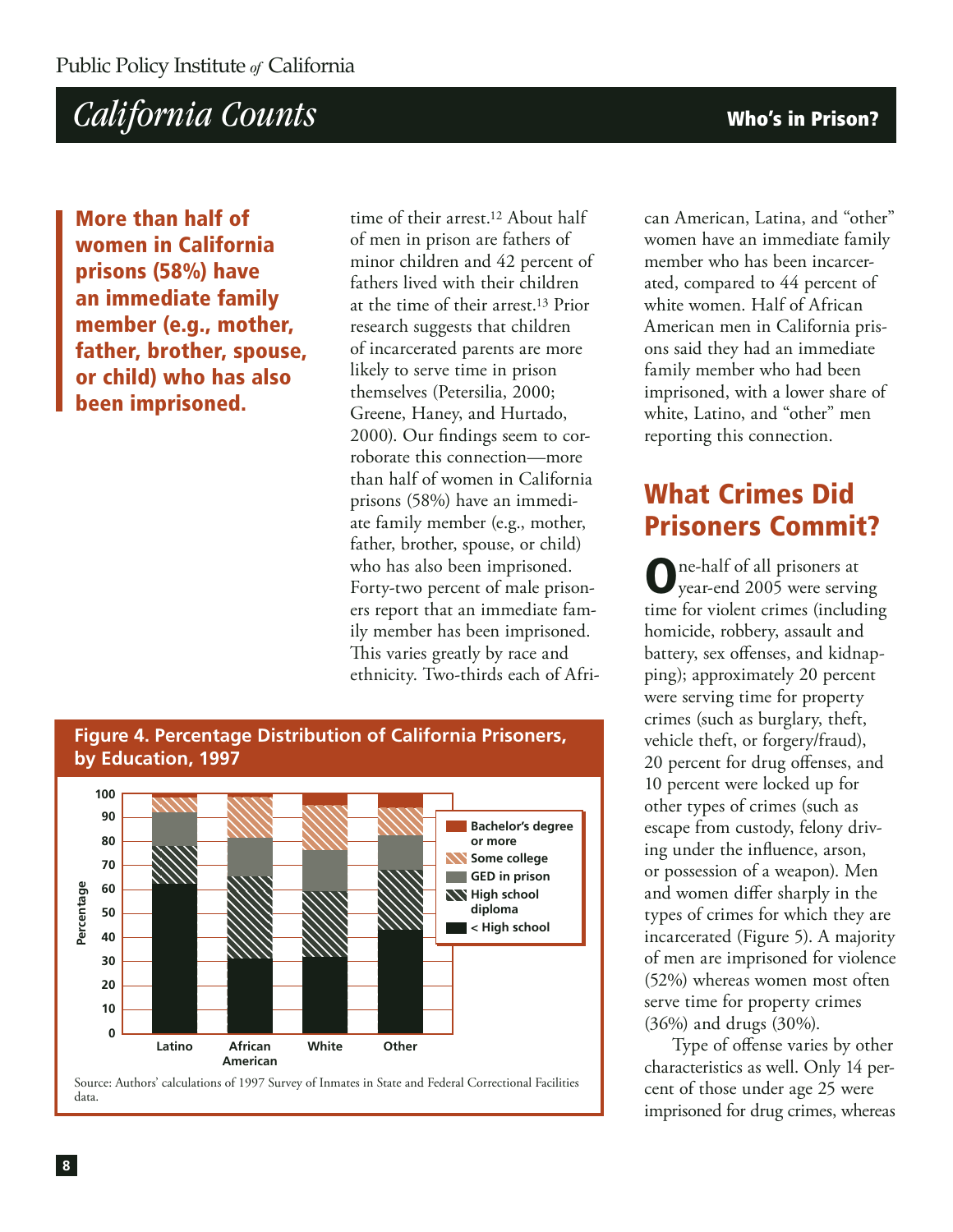#### **Figure 5. Percentage Distribution of Types of Offense, by Gender, 2005**



**Twenty-six percent of prisoners were sentenced under the Three Strikes and You're Out law, which enhances the sentences of felons with one or more prior serious or violent felonies.**

52 percent were sentenced for violent crimes and 25 percent for property crimes. A lower share of white prisoners was committed for violent offenses (44%), compared to other groups (52% for Hispanics and African Americans, and 63% for "other"). A higher share of foreign-born prisoners than of U.S.-born prisoners was serving time for violence (60% compared to 50% for men and 38% compared to 28% for women).

### **Sentencing and Overcrowding**

**S**ix of every ten prisoners are serving a determinate sentence (a sentence of a specified length) and could be paroled before serving the specified time. By contrast, 14 percent of state prisoners are serving sentences that make them potentially permanent residents of the system (Figure 6). Most of these long-term prisoners are serving an indeterminate life sentence (20,487 "lifers" constitute 12% of the prison population) and will be released only on parole board approval. Another 2 percent (3,300) are serving a life sentence without the possibility of parole. Fourteen women and 638 men are on death row.

Twenty-six percent of prisoners were sentenced under the Three Strikes and You're Out law (see Greenwood et al., 1996; Schichor and Sechrest, 1996; Austin et al., 1999; Zimring, Hawkins, and Kamin, 2001), which enhances

the sentences of felons with one or more prior serious or violent felonies. Second-strikers serve double the normal sentence following their second conviction and constitute 21 percent (35,412) of those currently imprisoned. Third-strikers serve 25 years to life and make up 5 percent  $(7,815)$  of the prison population.<sup>14</sup>

At year-end 2005, California penal institutions were operating at nearly double their design capacity. That meant they were 186 percent occupied, judging by the maximum number of beds a facility was designed to contain. (CDCR *Monthly Report of Population*, December 31, 2005). Crowding beyond design capacity varies by security level. Higher security prisons, where inmates live in cells, are less crowded (but demand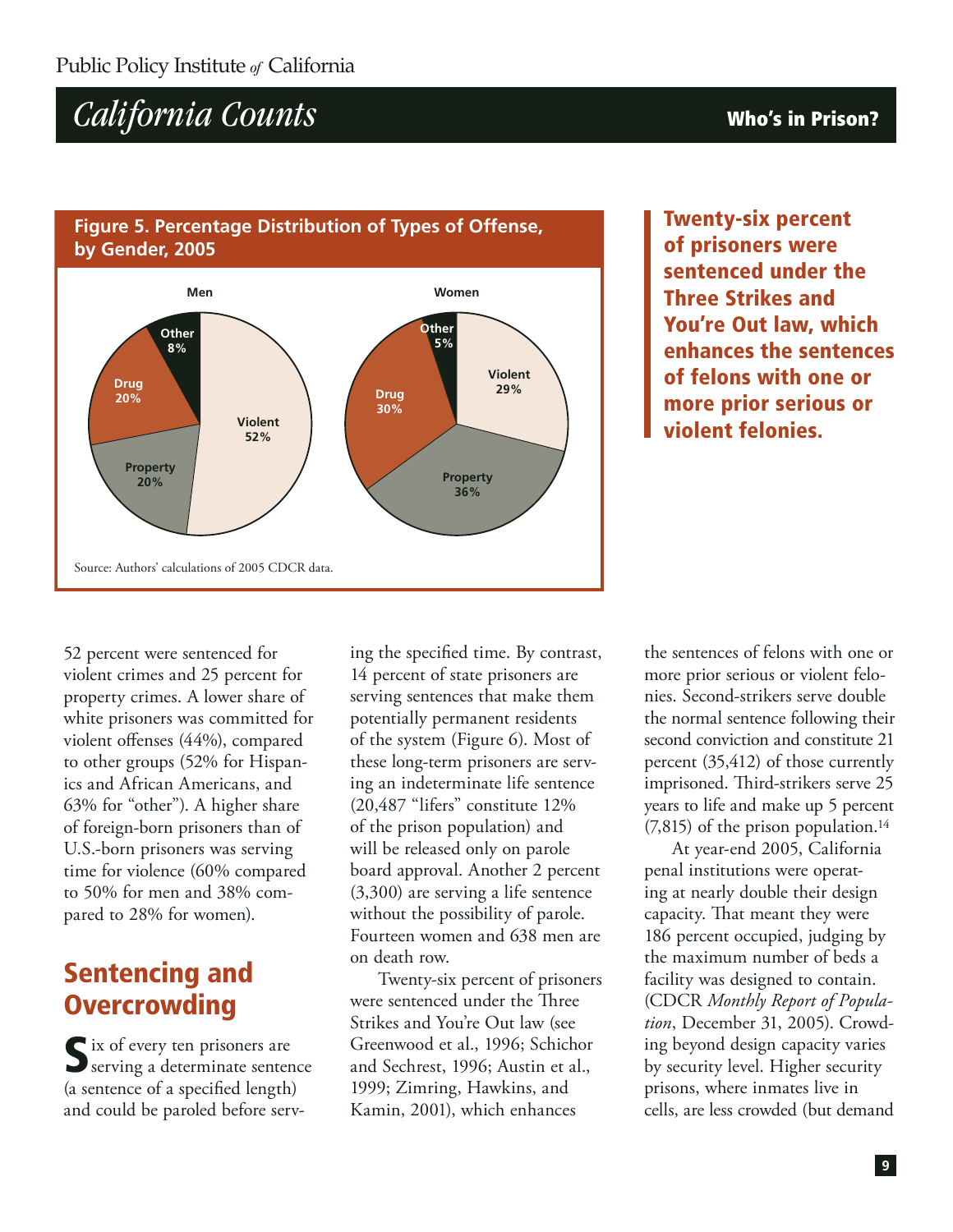**California state prisons held 96,794 people in 1990; by year-end 2005, the California prison population had increased by 73 percent, to 167,698.**

more staff) than lower security, dormitory-style prisons and camps; reception centers are particularly overcrowded, averaging 245 percent of design capacity. Although design capacity can be an imprecise measure of overcrowded conditions, the nearly double-capacity figure does suggest that CDCR is struggling to effectively house all prisoners. CDCR reports that the overall maximum capacity for the institutional population (i.e., the "real" maximum or use of all possible space) is 176,50015 and that, as of May 31, 2006, there were 170,713 prisoners in CDCR custody.16 Crowded conditions can adversely affect rehabilitative services. Using classrooms and dayrooms as dormitories reduces the possibility that rehabilitative and



vocational programs and services, which are keys to reducing recidivism, will be available or effective (Marquart et al., 1994).

### **How Is California's Prison Population Changing?**

**Palifornia has seen substantial** growth and dramatic compositional change in its prison population over the past 15 years. California state prisons held 96,794 people in 1990; by yearend 2005, the California prison population had increased by 73 percent, to 167,698.17 During the same period, Latinos became the largest ethnic group in the prison population (while whites became the largest racial group among women prisoners), and the age structure shifted toward older prisoners. From 1990 to 2005, the prison population expanded three times faster than the general population—73 percent compared to 25 percent (Figure 7).

Incarceration rates, the number of persons in prison per 100,000 in the general adult population, demonstrate imprisonment trends independent of population change (Figure 8). Incarceration rates have increased over the past 15 years in California, jumping from 443 in 1990, peaking at 673 in 1998, and declining in recent years to 616. Compared to the rest of the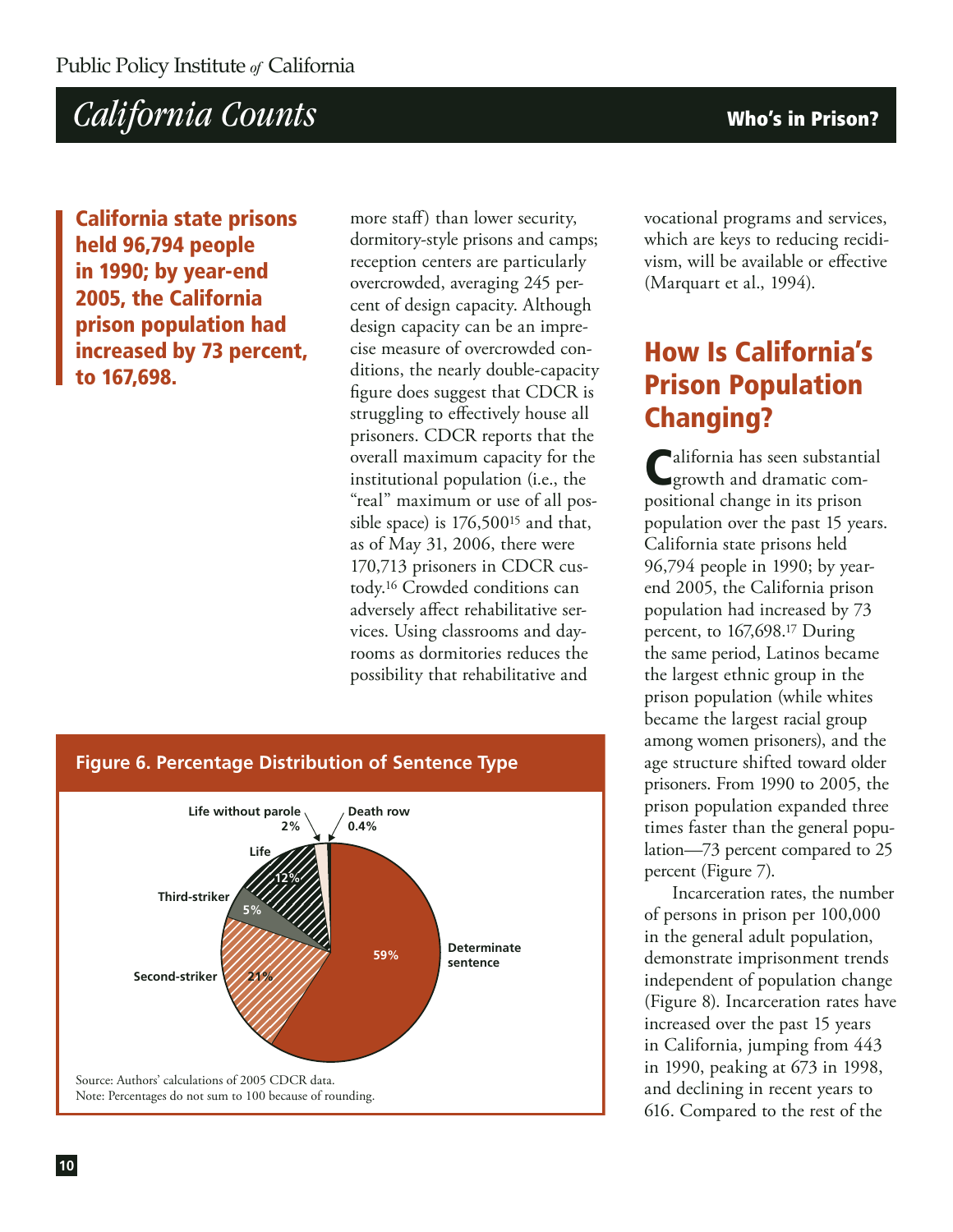#### **Figure 7. Changes in Prison and Adult Population, 1990–2005**



**Since 1998, California incarceration rates have declined while rates in the rest of the United States have continued to increase slightly.**

#### **Rate per 100,000 adults700 600 500 800 Figure 8. Incarceration Rates per 100,000 Adults, 1990–2005 400 300 200 California Rest of U.S.**

**1990 1991 1992 1993 1994 1995 1996 1997 1998 1999 2000 2001 2002 2003 2004 2005** Sources: Authors' calculations of data from Harrison and Beck (2005) (for rest of U.S. rates) and CDCR data (for California rates); U.S. Census Bureau population estimates; and California DOF population data.

**0**

**100**

Notes: To maintain consistency with rates reported elsewhere in this study, we show California incarceration rates based on CDCR data. California's incarceration rates using BJS data are nearly identical to our results using CDCR data in all available years (e.g., 615 compared to 609 in 2004).

United States, California had especially high incarceration rates in the mid to late 1990s. Since 1998, however, California incarceration rates have declined while rates in the rest of the United States have continued to increase slightly. California rates have leveled off at 616 while rates in the rest of the United States stand at 573. California ranks 17th among all states for incarceration rates.

The dropoff in the late 1990s coincides with an economic boom and lower poverty in California. Criminological research suggests a correlation between poverty and crime (Blau and Blau, 1982). As poverty declined in the late 1990s (Reed, 2006), there could have been a genuine decrease in the amount of crime and, thus, fewer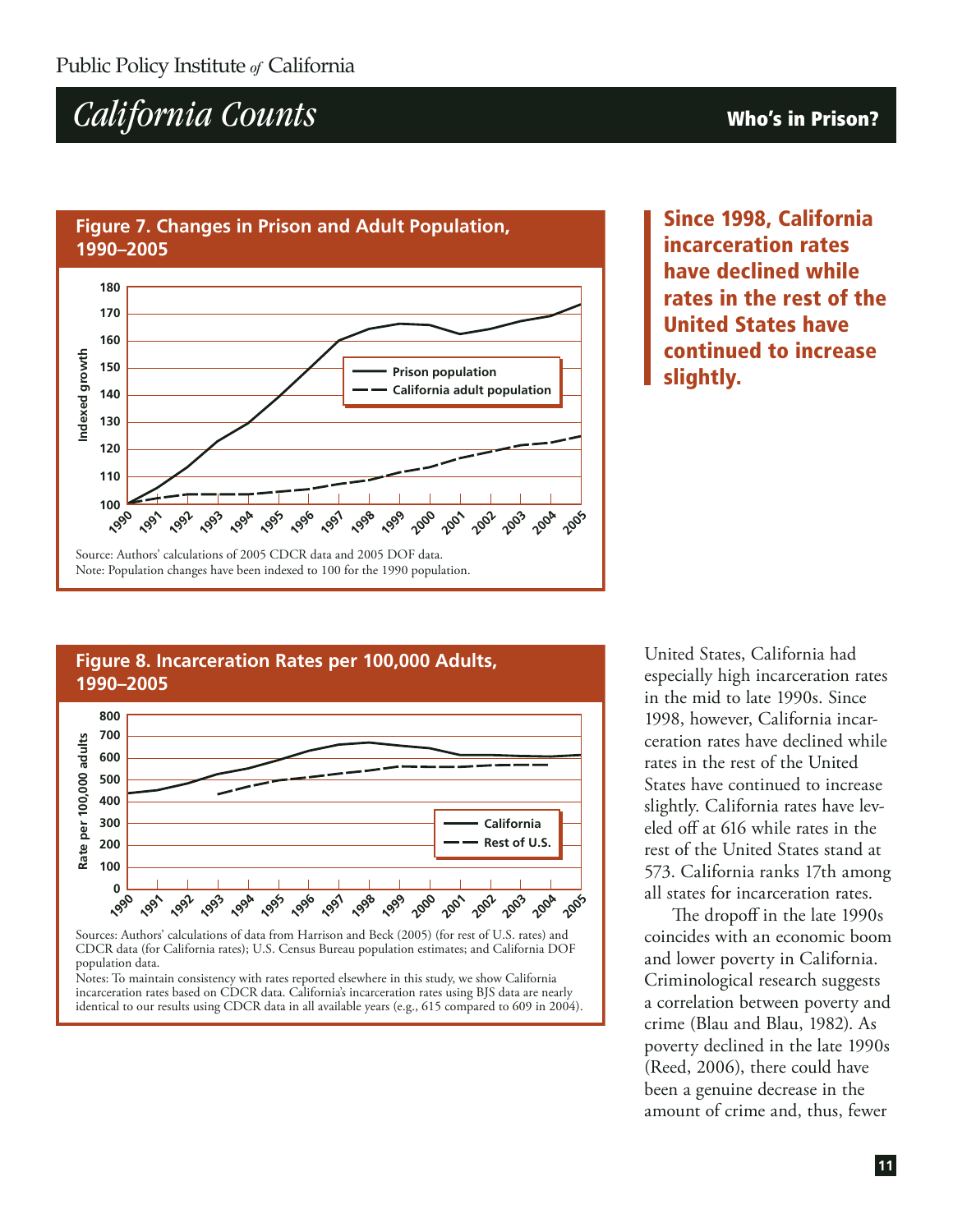**The vast majority of admissions every year consists of prisoners being returned from parole, either for a new crime or for a technical violation of their parole terms.**

prisoners entering the system. The peak of admissions in 1998 (Figure 9) and subsequent decline is consistent with this explanation. Additionally, California enacted treatment instead of incarceration for some drug offenders in 2001, which slowed prison growth.

The California prison population is far more dynamic than is commonly understood. This population constantly changes, with new admissions arriving in the system, prisoners being released from custody on parole or outright, other prisoners returning for parole violations or new offenses, and inmates dying while in custody.

At year-end 1990, the system held 96,794 prisoners in custody. During the next year, 97,769 prisoners were admitted to the system, either arriving on new sentences or having had their parole revoked (Figure 9). Meanwhile, 93,354 prisoners left the system, resulting in a net population gain of 4,415 prisoners from the previous year, pushing the prison population to over 101,200.

Through most of the 1990s, admissions slightly outpaced releases; the prison population grew between 4.5 percent and 9.5 percent each year until 1998. Admissions peaked in 1998 at 135,812, but releases kept growing, peaking in 2000 at 131,832. By that time, releases outnumbered admissions by almost 4,000 and the prison population began to decline slightly, a pattern that continued until 2002, when it reversed again.18

The vast majority of admissions every year consists of prisoners being returned from parole, either for a new crime or for a technical violation of their parole terms. In 2004, only 33 percent of admissions were new admissions; in 1990, 41 percent were new admissions.19 These numbers are consistent with the 70 percent recidivism rate found by Fischer (2005). But as Fischer notes, California has a unique parole process—nearly every prisoner is released to parole and placed under supervision for a period of time. This practice inevitably boosts the number of technical violators and perhaps explains why California



**Figure 9. Admissions, Releases, and Net Change in Prison**

Source: Authors' calculations of National Corrections Reporting Program (NCRP) data, 1990–2002.

**1990 1991 1992 1993 1994 1995 1996 1997 1998 2002 1999 2000 2001**

**–150**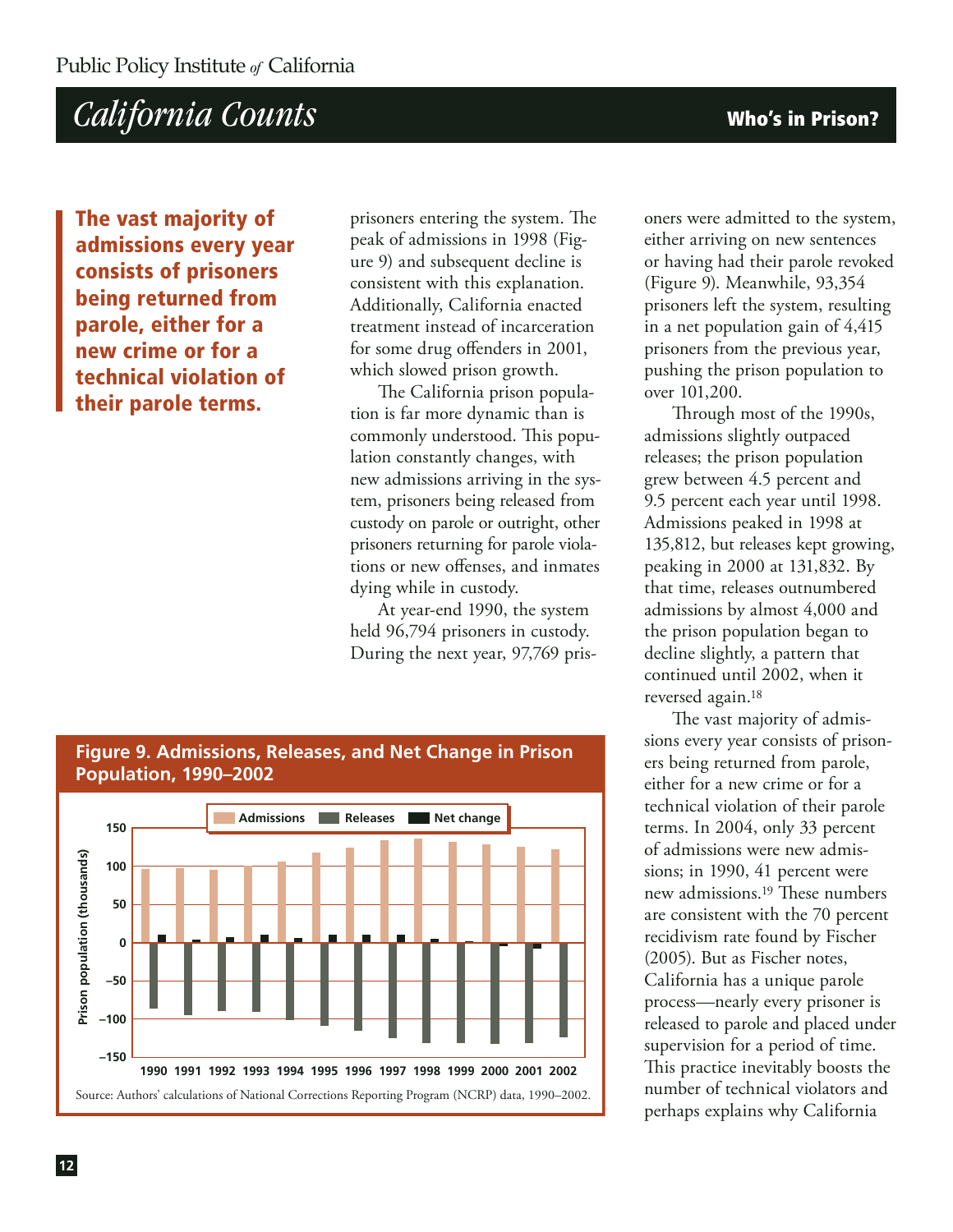

has such a high rate of recidivism compared to other states.

#### **Demographic Changes**

Women constitute 7 percent of the overall state prison population, and their numbers have been increasing slightly faster than those of men. Since 1990, the number of women in state prison in California has expanded 77 percent (from 6,440 to 11,418); the comparable number for men is 73 percent. Because women are typically imprisoned for property and drug offenses, the "war on drugs" of the 1980s and 1990s may have increased arrest and imprisonment among women (Simpson, 1991). Thirteen percent of women prisoners were serving time for drug offenses in 1980 but by 1990, that share had increased to 40 percent, peaked at 44 percent in 1999, and stood at 30 percent in 2005. The declining share in the last few years at least partly reflects the drug treatment alternatives created by Proposition 36.

Thirty percent of male prisoners were Latino in 1990; by 2005, Latinos constituted the largest ethnic group, at 37 percent. The share of African American and white men in prison decreased during this time period, from 36 to 29 percent and from 29 to 27 percent, respectively. A slightly different pattern emerges among women prisoners. Both Latina and white women increased their shares in prison between 1990 and

2005, Latinas growing from 23 to 28 percent and the white share from 35 to 39 percent. African American women experienced a pattern identical to that of African American men, decreasing from 36 to 29 percent of the prison population.

#### **Regional Representation**

Between 1990 and 2002, Los Angeles County's share of prison admissions dropped from 39 percent to 26 percent. The difference was made up chiefly by the San Joaquin Valley and the Inland Empire, whose shares of admissions during the same time rose from 11 to 14 percent and 8 to 15 percent, respectively. In absolute terms, these regions' contribution to prison admissions is considerable. The San Joaquin Valley moved from 10,806 admissions in 1990 to 17,145 in 2002, whereas the Inland Empire's admissions increased from 7,459 in 1990 to 17,897 in 2002.

The cumulative effect of this growth in admissions is echoed in the disproportionate numbers of prisoners committed from these regions. The San Joaquin Valley and the Inland Empire both experienced significant adult population growth between 1990 and 2005, but the growth in the number of prisoners from these regions was far greater. The population of prisoners from the San Joaquin Valley grew twice as fast as the region's general adult population

**The San Joaquin Valley and the Inland Empire both experienced significant adult population growth between 1990 and 2005, but the growth in the number of prisoners from these regions was far greater.**

(87% compared to 39%); for the Inland Empire, the prison population grew four times as fast as the adult population (221% compared to 48%).

#### **Age Structure**

The prison population is becoming older for at least three reasons: The state's overall population is aging, prisoners are aging in place because they are serving longer sentences, and older adults are increasingly likely to be admitted into prison. Table 1 shows that young adults represent a declining share of the prison population and older prisoners a greater share. In 1990, 20 percent of prisoners were younger than age 25; in 2005, only 14 percent of prisoners were under age 25. Across this same time period, the share of prison-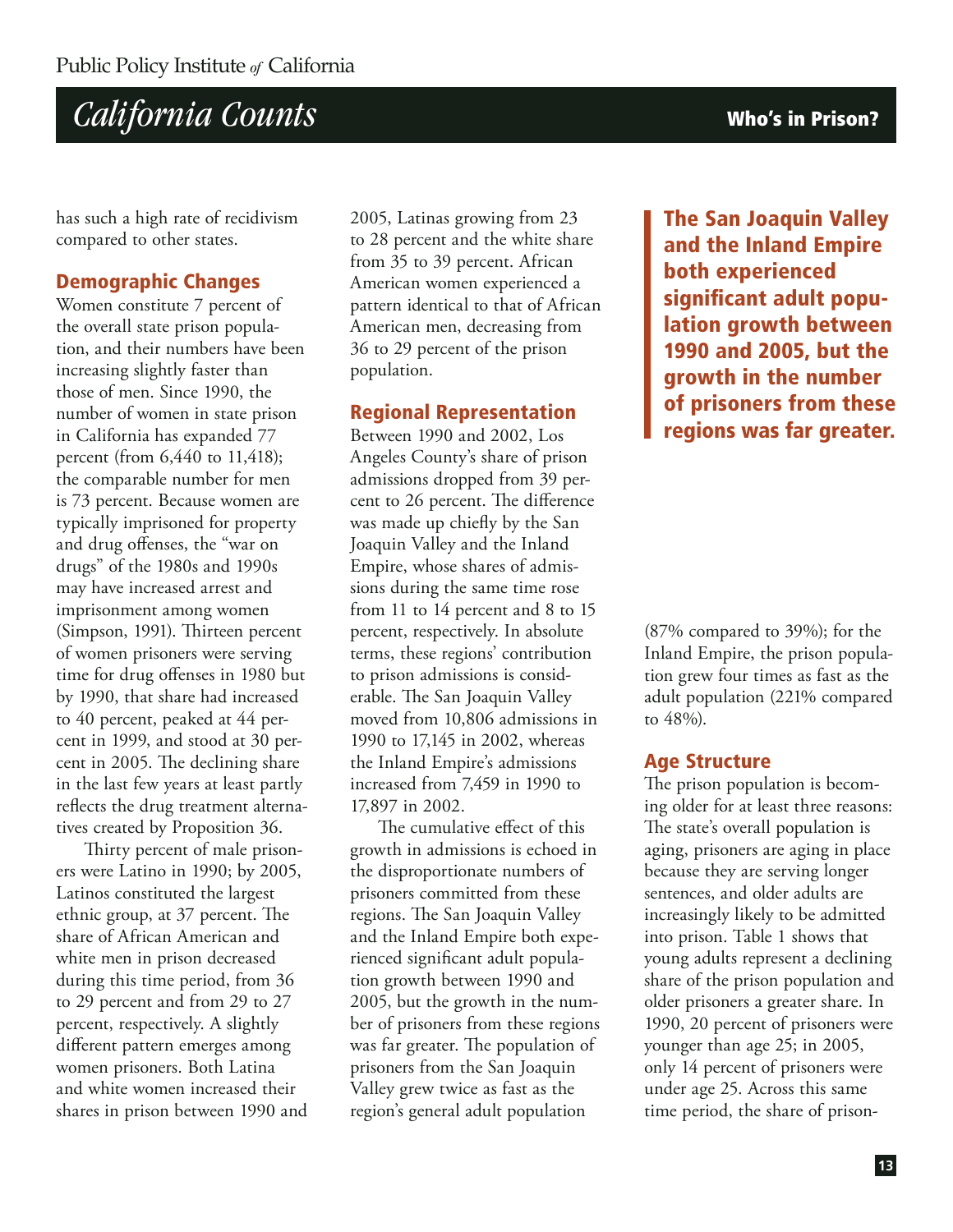#### **Table 1. Changing Age Distribution of the Prison Population and Admissions, 1990–2005**

|      | <b>Stock Population, %</b> |                | Admissions, % |                | <b>Incarceration Rates per</b><br>100,000 Adults |       |
|------|----------------------------|----------------|---------------|----------------|--------------------------------------------------|-------|
| Year | $18 - 24$                  | $50+$          | $18 - 24$     | $50+$          | $18 - 24$                                        | $50+$ |
| 1990 | 20                         | 4              | 19            | 3              | 550                                              | 59    |
| 1991 | 20                         | 4              | 18            | 3              | 582                                              | 62    |
| 1992 | 20                         | $\overline{4}$ | 19            | 3              | 649                                              | 67    |
| 1993 | 20                         | 4              | 19            | 3              | 706                                              | 73    |
| 1994 | 19                         | 4              | 17            | 3              | 708                                              | 80    |
| 1995 | 17                         | 5              | 16            | 4              | 722                                              | 89    |
| 1996 | 17                         | 5              | 15            | 4              | 763                                              | 102   |
| 1997 | 16                         | 6              | 15            | 4              | 772                                              | 118   |
| 1998 | 16                         | 6              | 14            | 5              | 767                                              | 130   |
| 1999 | 15                         | 7              | 14            | 5              | 733                                              | 140   |
| 2000 | 15                         | 8              | 15            | 6              | 708                                              | 147   |
| 2001 | 15                         | 8              | 15            | 6              | 680                                              | 149   |
| 2002 | 15                         | 9              | 16            | $\overline{7}$ | 681                                              | 155   |
| 2003 | 15                         | 9              |               |                | 677                                              | 163   |
| 2004 | 15                         | 10             |               |                | 655                                              | 172   |
| 2005 | 14                         | 11             |               |                | 646                                              | 185   |

Source: Authors' calculations of CDCR, NCRP, and California DOF data, 1990–2005. Note: Incarceration rates are age-specific per 100,000 under age 25 and ages 50+.

ers age 50 and older has nearly tripled—from 4 percent in 1990 to 11 percent in 2005. Admissions records echo this trend.

Age-specific incarceration rates are included in Table 1 to account for age trends in the general population. Rates for the youngest group rose swiftly during the first part of the decade, peaking at 772, then fell back to 646 per 100,000. But for those age 50 and older, incarceration rates more than tripled during the period, from 59 to 185 per 100,000.

Changes in the age structure of admissions help to illustrate this aging trend. Between 1990 and 2002, the median age of

prison admissions rose from age 31 to 34. Figure 10 displays agespecific admissions rates, to separate these trends from the overall aging of the state's population. The rates for each age group under age 40 show moderate overall fluctuation throughout the decade, whereas the rates for each age group age 40 and over increase dramatically. Particularly notable is the rate for the 40–49 age group, nearly doubling from 304 per 100,000 in the population in 1990 to 576 in 2002, and in the process surpassing the admissions rate for the under age 25 group.

The aging of the prison population could exacerbate the health care problem as the population in need expands (see the textbox "Prisoner Health"). Responsibility for the California prison health care system has already been wrested from state authorities by the federal courts and given to a receiver because of the state's failure to provide adequate health care to prisoners. Furthermore, some researchers question the cost-effectiveness of incarcerating older people who are beyond their prime offending years (Schmertmann, Amankwaa, and Long, 1998; Brown and Jolivette, 2005).

### **Why Is the California Prison Populaton Changing?**

**M**any factors contributed to the demographic changes highlighted in the last section, including state-level economic and demographic trends and criminal justice strategies concerning law enforcement, prosecution, and sentencing. We do not attempt to account for all these factors or to draw a direct causal link to the outcomes we observe, but we do pay particular attention to the policy interventions implemented from 1990 to 2005 with an eye toward identifying their likely effects.

Three recent policy interventions merit particular consider-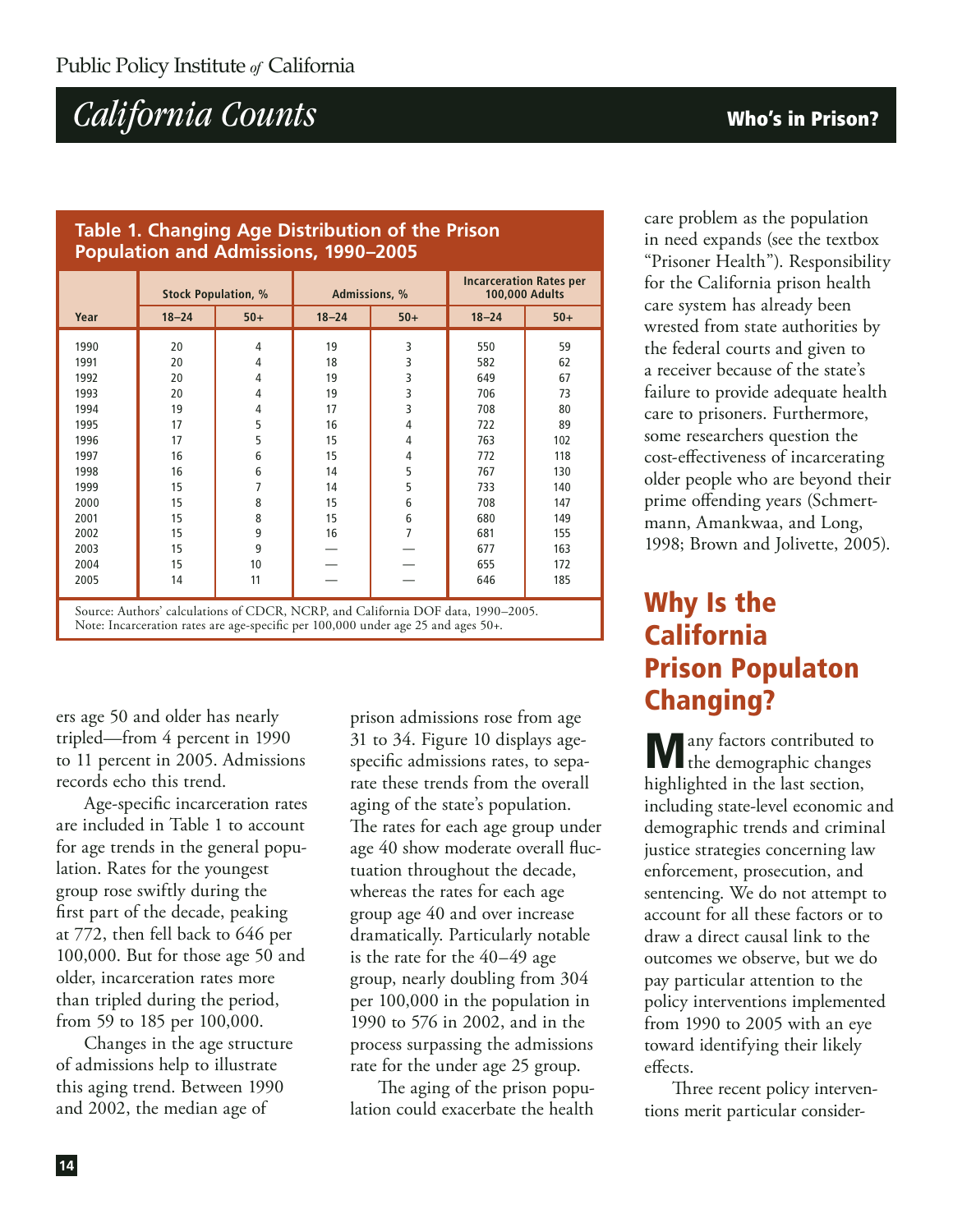

### **Figure 10. Age-Specific Admissions Rates, 1990–2002**

**California is unique among states with three strikes laws in that the triggering felony need not be serious or violent any felony conviction can be the second or third strike.**

ation. First, the Three Strikes and You're Out law, as discussed above, enhances the sentences of offenders with one or more prior serious or violent felonies. Second, Truth in Sentencing, a federal program initiated in 1994, provided financial incentives to states requiring that violent offenders serve at least 85 percent of their sentences without the possibility of earlier parole (Sabol et al., 2002). California met the Truth in Sentencing criteria in 1994. Third, Proposition 36, known formally as the Substance Abuse and Crime Prevention Act of 2000, diverts nonviolent drug offenders from prison to probation and community-based treatment centers.

Tougher sentencing policies (including three strikes and

truth in sentencing legislation) explain much—although by no means all—of the demographic change that we see in the general prison population over the 15-year period. Most clearly, the three strikes law established a new sentencing dimension in California, creating a determinate sentence category for second-strikers (with double the penalty) and an indeterminate sentence category (25 years to life) for third-strikers. California is unique among states with three strikes laws in that the triggering felony need not be serious or violent—any felony conviction can be the second or third strike. Beyond sentencing, three strikes legislation also affects the actual time served by strikers. Prisoners sentenced under three

strikes can reduce their sentences by only one-fifth, rather than onehalf, as nonstriker prisoners can, through credits for good behavior. The innovative drug treatment policy (Proposition 36) partially explains the more recent slowdown in prison population growth and the shift to a higher share of prisoners serving time for violent crimes.

#### **New Sentencing Structure**

In 1990, 90 percent of California state prison inmates were serving a sentence of determinate length, and 10 percent were serving either a term of life (8.4%), life without parole (0.9%), or death (0.3%). Beginning in 1994, with the passage of the three strikes legislation, new felony admissions who had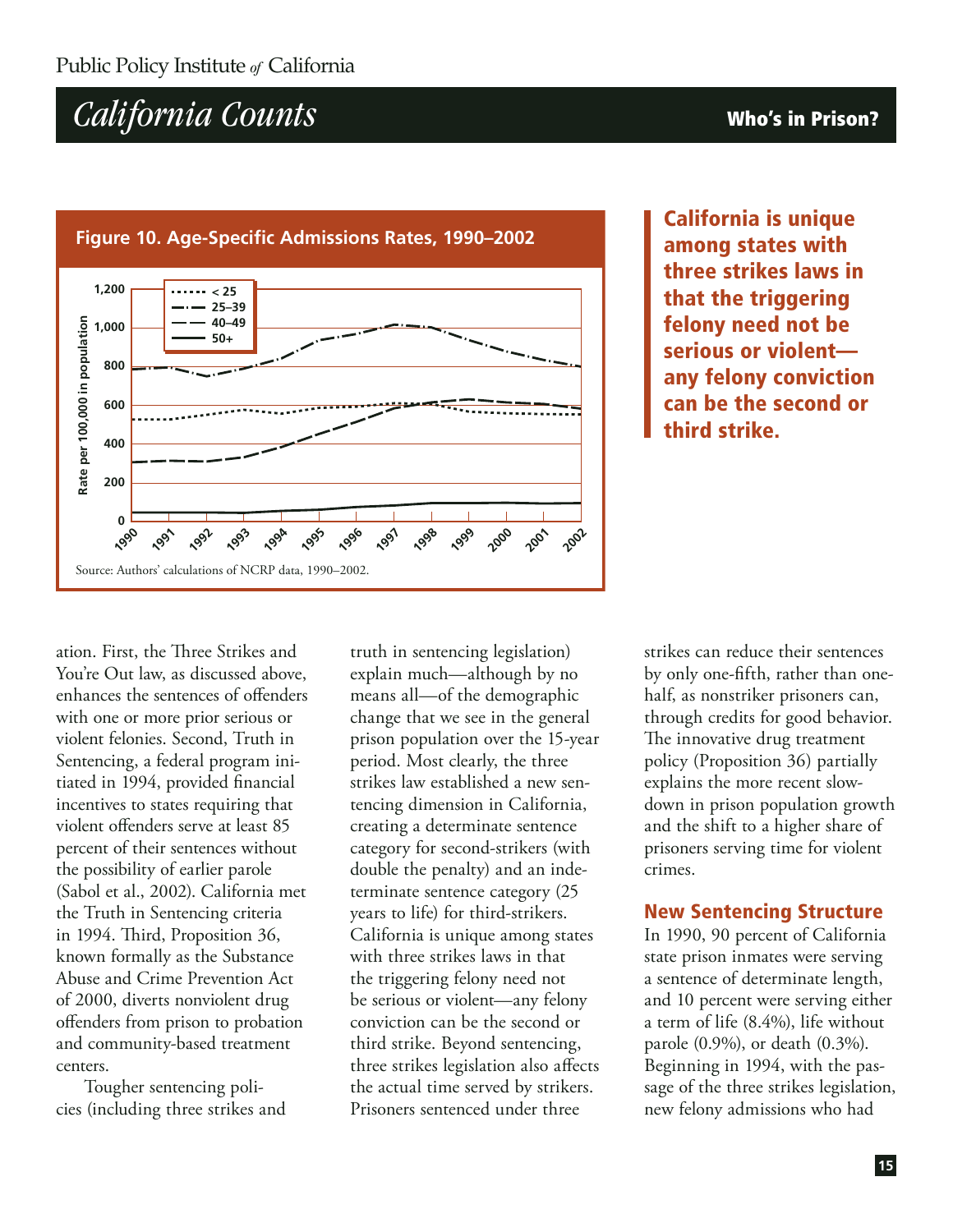**Three strikes legislation has affected African Americans disproportionately. Thirty-eight percent of strikers are African American, compared to 29 percent in the overall prison population.**

previously been convicted of serious or violent felonies began to be classified as second-strikers or third-strikers.

Figure 11 shows the changes in composition of inmates by sentence type that resulted. At year-end 1995, after the first full year of implementation of three strikes, 11.4 percent of prisoners were serving sentences handed down by the courts under this law, and 10.6 percent were serving a term of life or more. The striker group continued to grow throughout the 1990s in both absolute and percentage terms. In recent years, the number of second-strikers has begun to stabilize around the year-end 2005 level of 35,412, whereas the number of thirdstrikers has continued to climb,

reaching 7,815 by that time. Collectively, strikers account for 26 percent of the prison population, and those serving life or more constitute 15 percent.

In addition, an undetermined number of second-strikers currently live in the broader community and if arrested and convicted of a felony—even a nonserious, nonviolent felony—can be imprisoned for 25 years to life.20 The longer sentences imposed on both secondand third-strikers under this law will likely continue to increase the prison population (Greenwood et al., 1996; Sorensen and Stemen, 2002).

Three strikes legislation has affected African Americans disproportionately. Thirty-eight percent of strikers are African

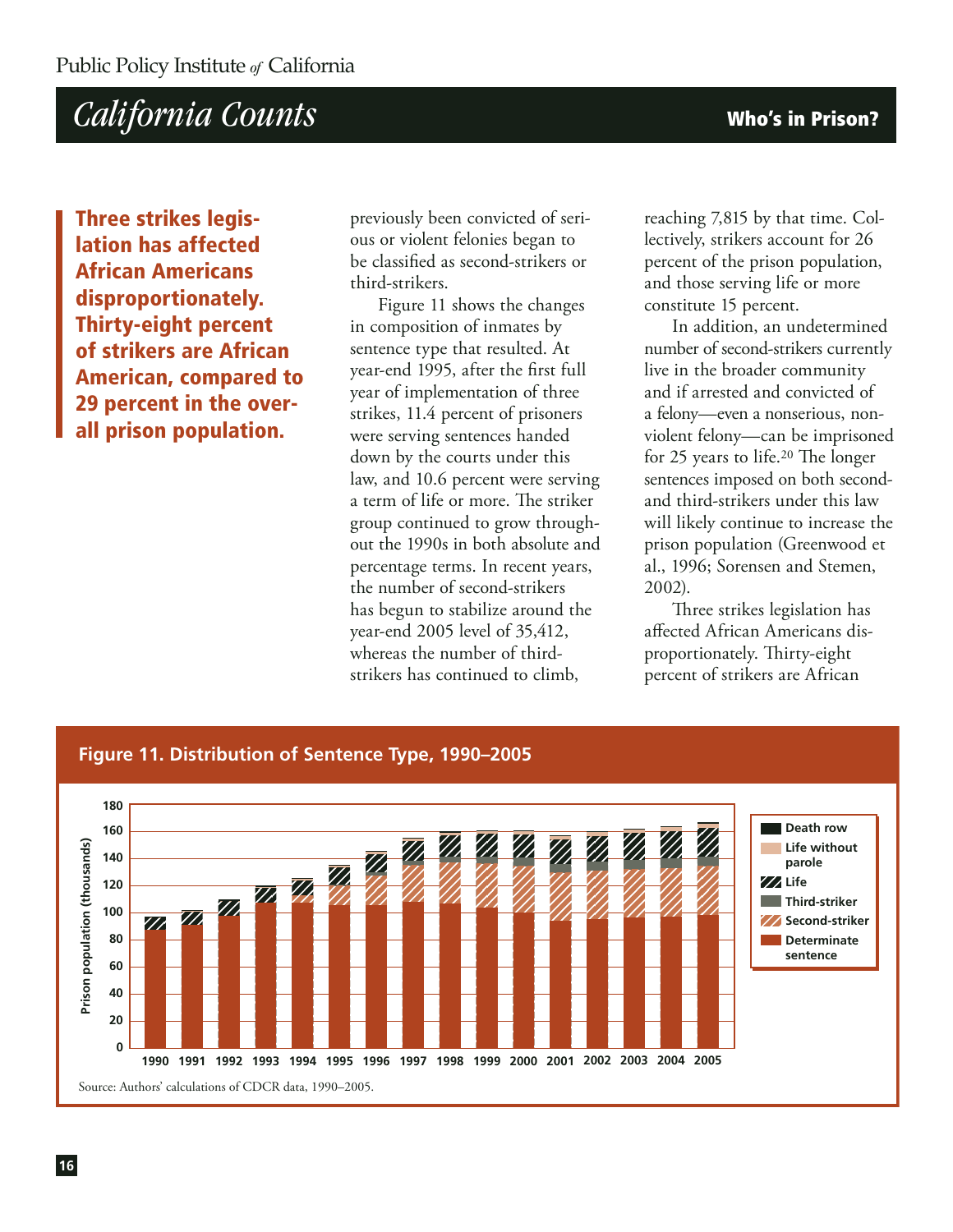American, compared to 29 percent in the overall prison population. White and Latino shares of strikers (26% and 33%, respectively) are similar to their representation in the overall prison population. Although the striker population tripled in size between 1995 and 2005, its racial/ethnic representation remained exactly the same.

#### **The Nexus of Tougher Sentencing and Aging**

As noted above, the prison population is aging. Age-specific incarceration rates for people ages 50 and older (Table 1), which control for population size and growth, have tripled from 59 per 100,000 population in 1990 to 185 in 2005. This growth, in rate as well as in share, shows that the aging phenomenon is not driven entirely by demographic changes, but it is at least partly the consequence of the enactment of three strikes and truth in sentencing legislation in 1994. At the end of 1995, the year after three strikes went into effect, California prisons held 15,308 second- and third-strikers. Of these, most (61%) were younger than age 35 (Figure 12). The largest group was between ages 30 and 34 (26%) and the next largest, between ages 25 and 29 (22%).

Ten years later, the picture of strikers had changed substantially. At year-end 2005, the total number had almost tripled (to 43,227) and the age distribution had shifted considerably—the largest

group of strikers was those ages 40 to 44, and a clear majority (65%) was age 35 or older. This aging of the striker population is consistent with other research on longer sentencing and the resulting older prison population (Brown and Jolivette, 2005; Aday, 2003; Schmertmann, Amankwaa, and Long, 1998).

Very similar patterns emerge in the age distribution of prisoners serving sentences of life, life without parole, or death. This category comprises nearly 25,000 inmates and is aging rapidly. Between 1995 and 2005, the median age rose from 34 to 39, and the proportion of prisoners age 50 and over grew from 10 percent to 20 percent.

#### **Drug Treatment in Lieu of Incarceration**

The enactment of Proposition 36 in 2001 has dramatically diminished the number of prisoners serving time for drug offenses—the period from 2000 to 2005 saw a decrease of more than 10,000 prisoners. This was to be expected, as the law's intent was to provide rehabilitative alternatives for drug addicts outside the prison system. The decrease in prisoners with drug convictions meant an increase in the share of prisoners serving time for all other types of offenses.

Prisoners serving time for violent crimes constituted the largest offense type throughout the time interval, and as of year-end 2005, that group represents a majority of

**. . . incarceration rates for people ages 50 and older, which control for population size and growth, tripled from 59 per 100,000 population in 1990 to 185 in 2005.**

the population, at just over 50 percent (Figure 13). (This category of prisoners has also grown steadily in absolute terms throughout this interval, from 40,000 in 1990 to over 83,000 in 2005.) During the 1990s, property crimes and drugrelated crimes alternated as the second- and third-most-common offense types. Between 1995 and 2000, drug crimes outpaced property crimes, peaking at 28 percent in 1999. But following the implementation of Proposition 36, the share (and absolute number) of prisoners serving time for drug crimes declined, slowly at first, then more rapidly, and recently settling around 21 percent of the total.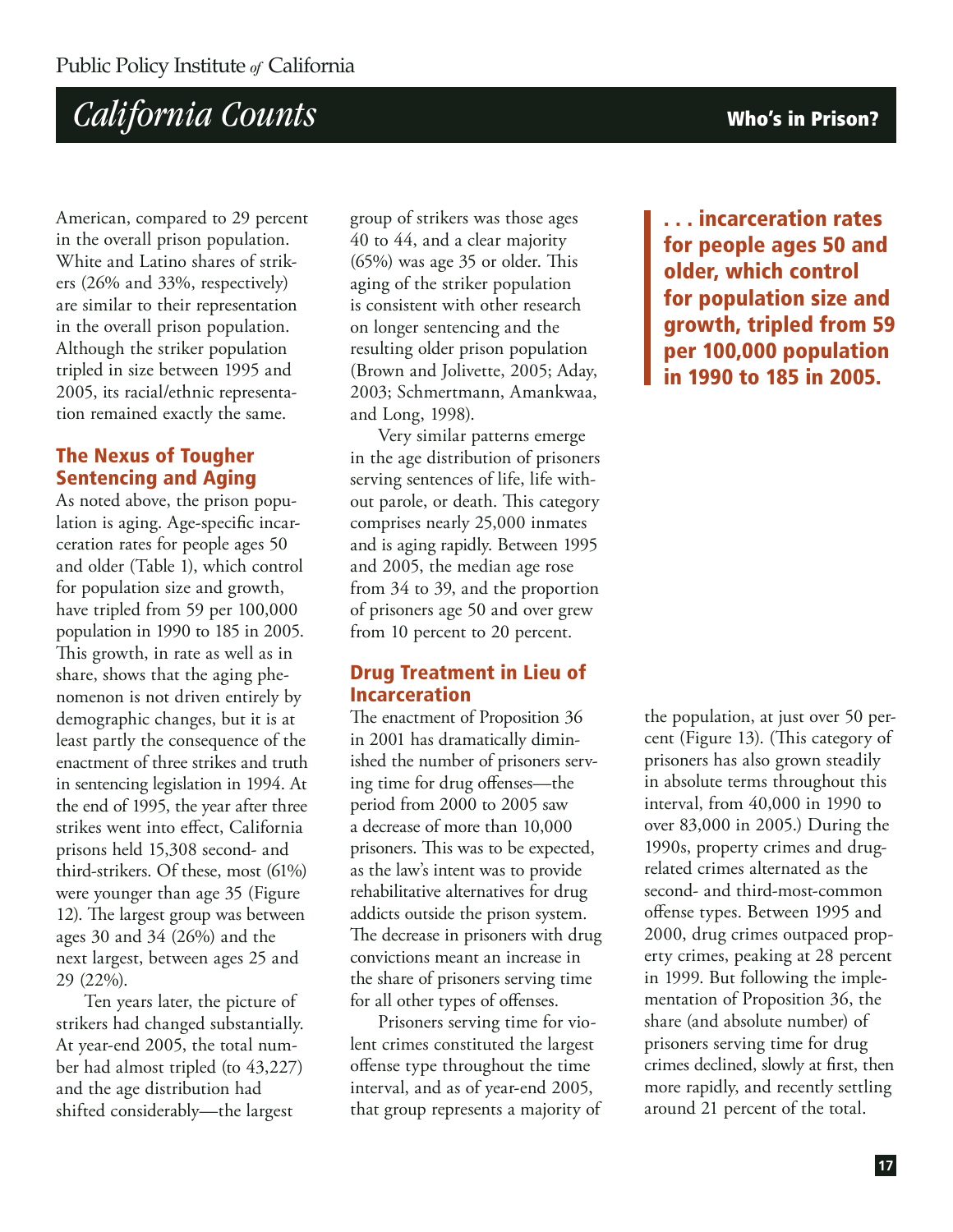**The enactment of Proposition 36 in 2001 has dramatically diminished the number of prisoners serving time for drug offenses the period from 2000 to 2005 saw a decrease of more than 10,000 prisoners.**

As noted above, the offenses for which men and women are committed to prison differ. Drug charges drove the largest movements of women into and out of the prison system over the past decade, peaking in 1999 with over 50 percent of women admitted to the system for this type of crime (Figure 14). Drug crime admissions dropped (in share and in absolute numbers) after 1999. The pattern for releases (not shown) is very similar but with a delayed decline in releases for drug crimes. Drug charges figure in most prominently among releases, peaking in 2001, when more than half of women released from prison had been serving time on drug charges; releases from prison for property crimes remain at about 33 percent of the total.

For men, drug crime admissions show a very similar pattern (Figure 15), peaking in 2000 at

#### **Figure 12. Age Distribution of Strikers, 1995, 2000, and 2005**

**0**

Source: Authors' calculations of CDCR data, 1995–2005.

 $\blacksquare$  < 25 **25–29 30–34 35–39 40–44 45–49 50+**

**Number of strikers**

Jumber of strikers

**8,000**

**9,000 10,000**

**6,000 5,000 4,000 3,000 2,000 1,000**

**7,000**

**Figure 13. Change in Composition of Prisoners, by Offense Type, 1990–2005**

**1995 2000 2005**

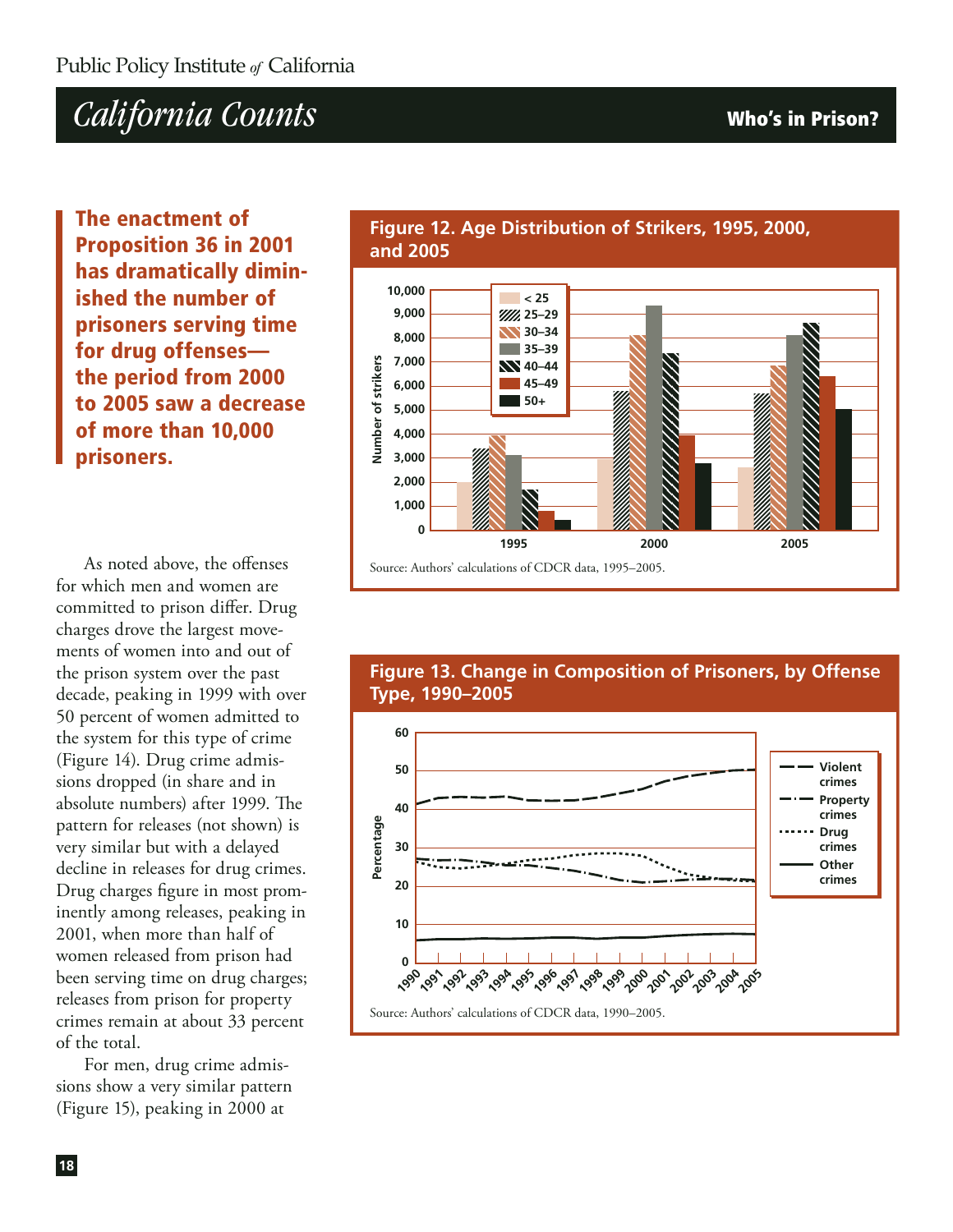#### **Figure 14. Change in Composition of Admissions of Women, by Offense Type, 1990–2002**



#### **Figure 15. Change in Composition of Admissions of Men, by Offense Type, 1990–2002**



35 percent of the total and declining thereafter, whereas violent and property crimes remain at around 26 and 30 percent, respectively. As of 2002, drug crimes were still the most common type of admission among men, but the emerging trend was toward nearly equal proportions of violent, property, and drug crimes.

These patterns show that Proposition 36 has reduced admissions to California state prisons. However, drug crimes remain an important source of admissions. The only offenders who would be serving prison time for drug charges after Proposition 36 are those with offenses for sale or manufacturing of drugs or those who were ineligible because of a history of violent or serious crimes, a concurrent non-drug offense, or repeated violations following Proposition 36–mandated treatment. The remaining drug offenders would be getting treatment in lieu of incarceration. This diversion into treatment rather than incarceration means that a higher share of prisoners will be serving time for violent and other offenses.

### **Conclusion**

**A**ll Californians have a stake in the state's prison system. Per capita spending on adult corrections has increased by 78 percent in the past 16 years, from \$109 in 1990 to \$194 (inflation-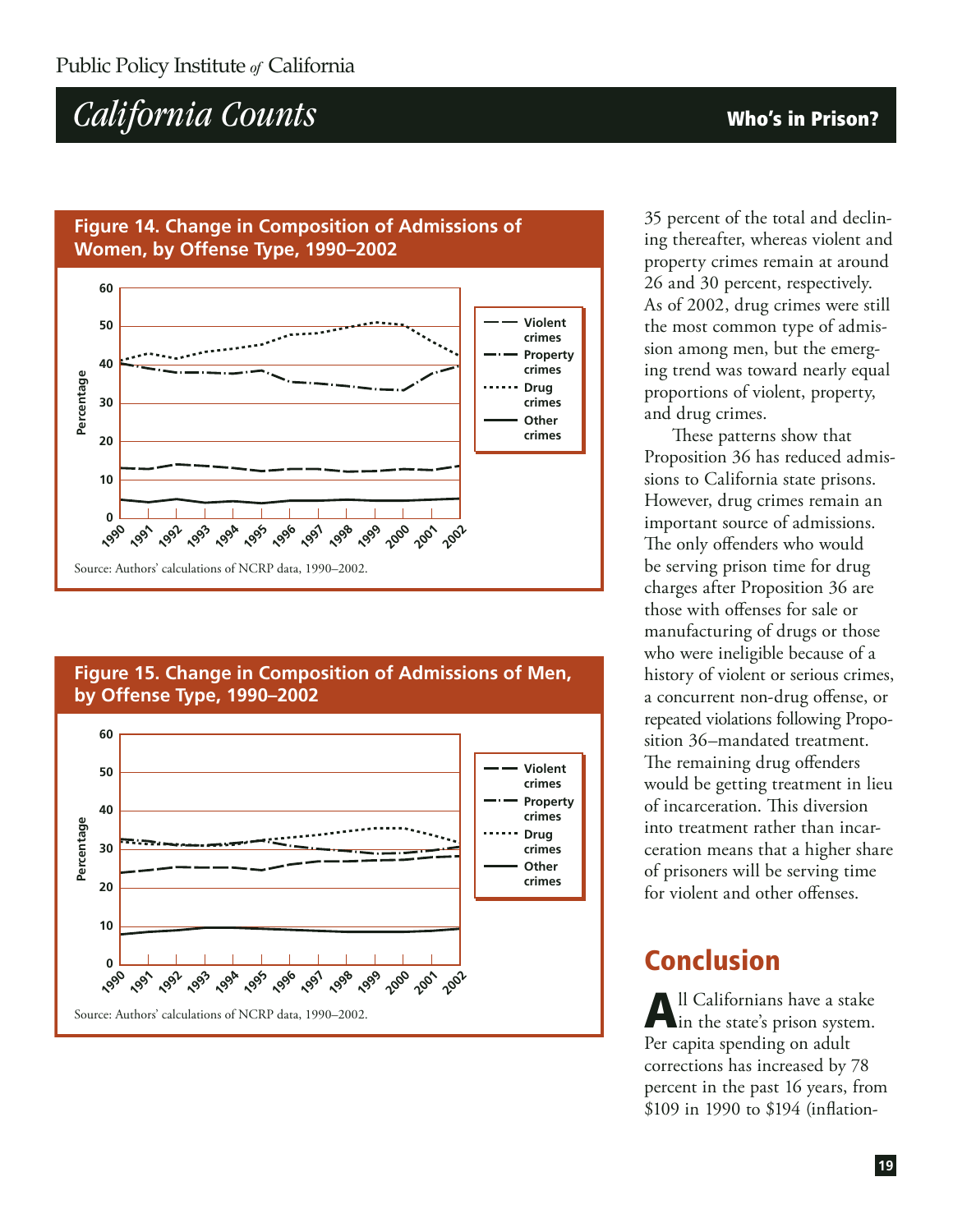**Large numbers of prisoners flow into and out of the system each year. Many of these prisoners are parents, and thus the effects of incarceration reach far beyond the prisons themselves.**

adjusted) in 2006. The governor's 2006–2007 budget proposes to spend more than \$7.2 billion on adult corrections. The California Department of Corrections and Rehabilitation consumes 6 percent of the overall budget and is the fourth-largest general fund expenditure. Moreover, serious problems have been identified in the state's prison system, with the federal government placing prison health care in the hands of a receiver and the U.S. Supreme Court requiring that the state desegregate its prisons. Large numbers of prisoners flow into and out of the system each year. Many of these prisoners are parents, and thus the effects of incarceration reach far beyond the prisons themselves.

The current size of the California state prison system, whose growth since 1990 has outpaced that of the state's overall adult population by three times, presents the obvious problems of overcrowded prison facilities and increased health care costs. A detailed examination of this population's recent changes in composition puts a finer point on these emerging concerns and suggests some results of recent policy interventions in the corrections system.

Because crime and the potential responses to it continue to rank high among public policy concerns, it may be instructive to observe the effects of recent legislation on the prison population. The three strikes and truth in sentencing laws have produced longer sentences and increased time served, respectively. Together with Proposition 36, they are helping to transform the prison population into one composed of more serious or violent offenders, although drug

crimes still constitute a major cause of imprisonment. Most clearly, the population is getting older.

The aging of the prison population, accelerated by the passage of stricter sentencing laws in the previous decade, presages greater health care needs and costs for the near future, especially given already high rates of infectious disease among prisoners. Because of high turnover in the system every year, these health issues could have a significant effect on the entire California population, especially on the communities from which these prisoners come and to which many eventually return. It remains to be seen whether the management of state prison health services by a receiver accountable to a federal court will bring any relief.

The impetus behind the three strikes and truth in sentencing legislation was to reduce crime, not to change the prison population. However, given the continued growth and shifting composition we have identified in this population, it will be important to consider such effects when formulating any future policy interventions.  $\blacklozenge$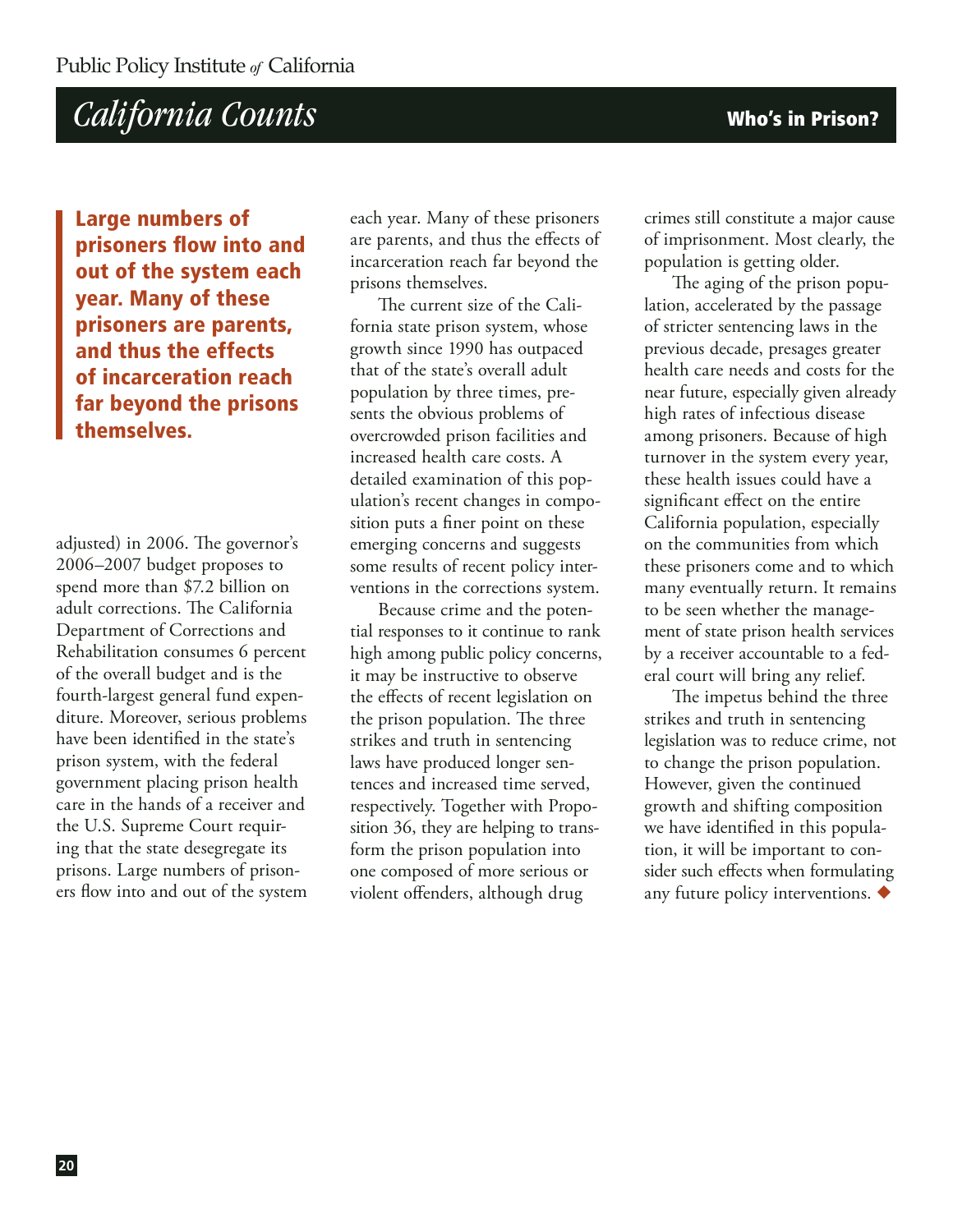#### **Text Box 1. Focus and Data Sources**

#### **Focus on prisoners**

In this *California Counts*, we describe California prisoners housed in state-run adult facilities. We do not address the approximately 15 federal prisons in California, which held 18,154 prisoners as of February 2006, nor do we consider those persons held in local or county jails throughout the state.

Readers should note that imprisonment represents one of the end stages of the criminal justice system. Many processes, institutional actors, and practices precede incarceration. We are not accounting for the differences, demographic and otherwise, that may exist in the commission of crimes, policing activities, arrests, prosecution, legal counsel, or sentencing. Likewise, we are not explicitly examining prisoner reentry, recidivism, substance abuse, poverty, or employment—all factors that may influence imprisonment. Our goal is to describe California prisoners today and how this population has changed over the past 15 years.

#### **California Department of Corrections and Rehabilitation data**

We obtained annual data on state prisoners from the California Department of Corrections and Rehabilitation, Offender Information Services Branch, for 1980 and 1990 through 2005. Specifically, CDCR provided us with tabulated data for county of commitment, offense category, admission and return status, sentence status, and commitment type. We received each of these substantive pieces of information by age (categorical), race and ethnicity, sex, and nativity. In this report, we focus only on adult prisoners who are incarcerated in the state-run adult facilities, including institutions, camps, community correctional centers, and mental health hospitals. Our numbers may differ from published CDCR reports because of differing dates for population counts or different base populations (e.g., we do not have information on temporary releases, interstate cooperatives, or interstate parole units).

#### **Survey of Inmates in State and Federal Correctional Facilities data**

The Interuniversity Consortium for Political and Social Research provided us with the California state sample (confidential data) from the 1997 Survey of Inmates in State and Federal Correctional Facilities (SISFCF). The survey provides nationally representative data on state prison inmates and, because of the large California subsample, is representative of the California state prison population (n = 151,496). The data collectors used personal interviews to get information about prisoners' current offense and sentence, criminal history, family background, prior drug and alcohol use and treatment programs, and much more. The survey was conducted by the Bureau of the Census for the Bureau of Justice Statistics and Bureau of Prisons in five- to six-year intervals from 1974 to 1997 and has not been administered since that time.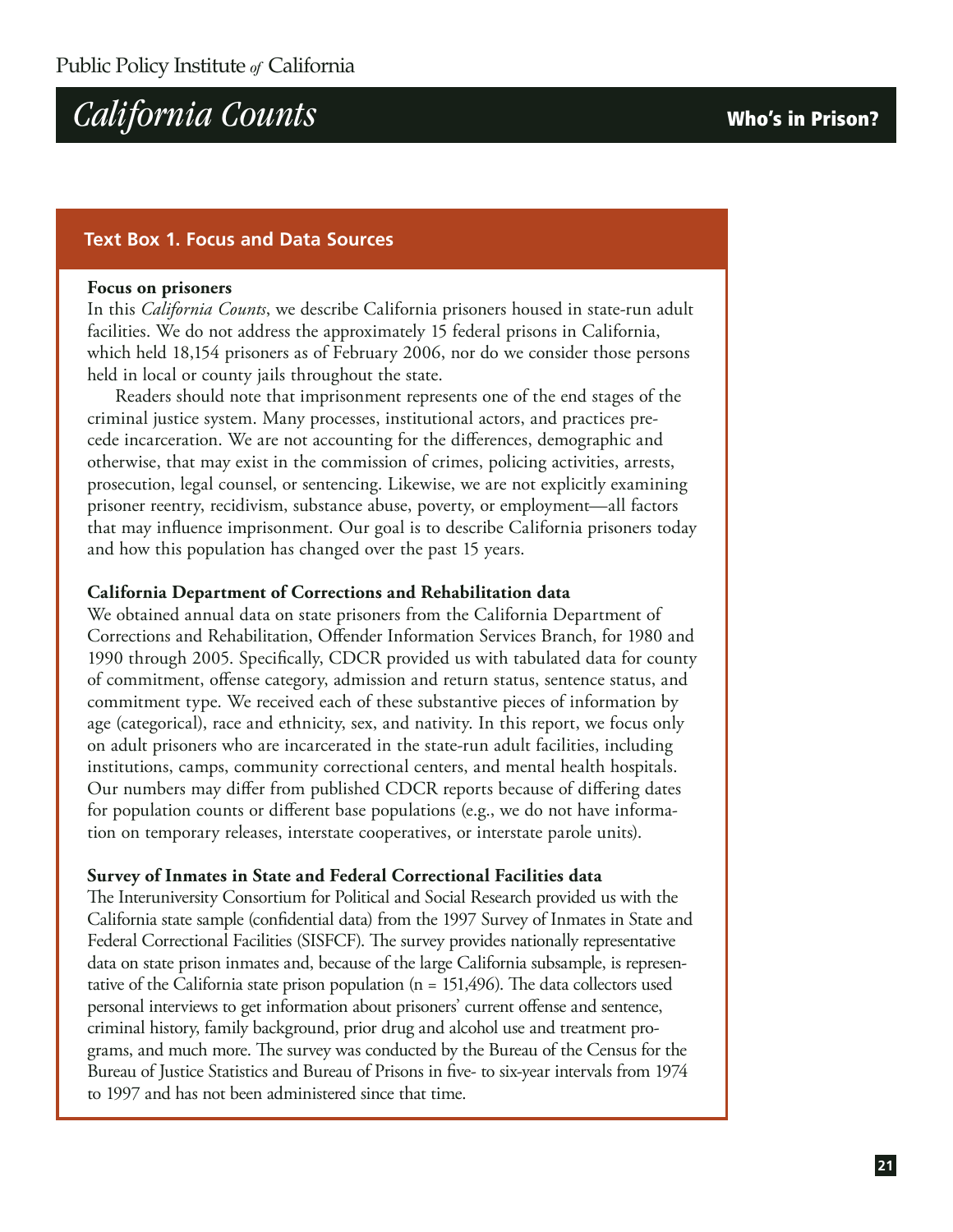#### **Text Box 1. continued**

#### **National Corrections Reporting Program data**

The National Corrections Reporting Program, a project of the Bureau of Justice Statistics, collects yearly comprehensive data on convicted persons' entrance into and departure from correctional custody and supervision. California has reported every year since 1983, providing a full set of records for each year through 2002.

Beginning in 1983, the NCRP included inmates with sentences of a year or less—prisoners sentenced to state prison but admitted to or released from a local jail, for instance, were included in the accounting. Multiple admissions or releases during the year, including those entering parole or having had their parole revoked, were recorded as separate records. For these reasons, a simple tallying of admissions less releases does not give the net growth in the prison population as measured by CDCR data.

Since our interests lay solely with those persons in physical custody, we used the information on admissions to and releases from California state institutions and ignored the portion concerned with release from parole. Data collected include race, gender, and age of inmates; type of offense; type of admission and release; prior time served; maximum and minimum sentence length; and, for persons being released, time served on the current conviction. Unfortunately, we found the race/ ethnicity data to be fraught with missing values and suspiciously low numbers for Latino prisoners for selected years, so we were not able to use these data for determining the racial/ethnic composition of the yearly flow of prisoners into and out of the system.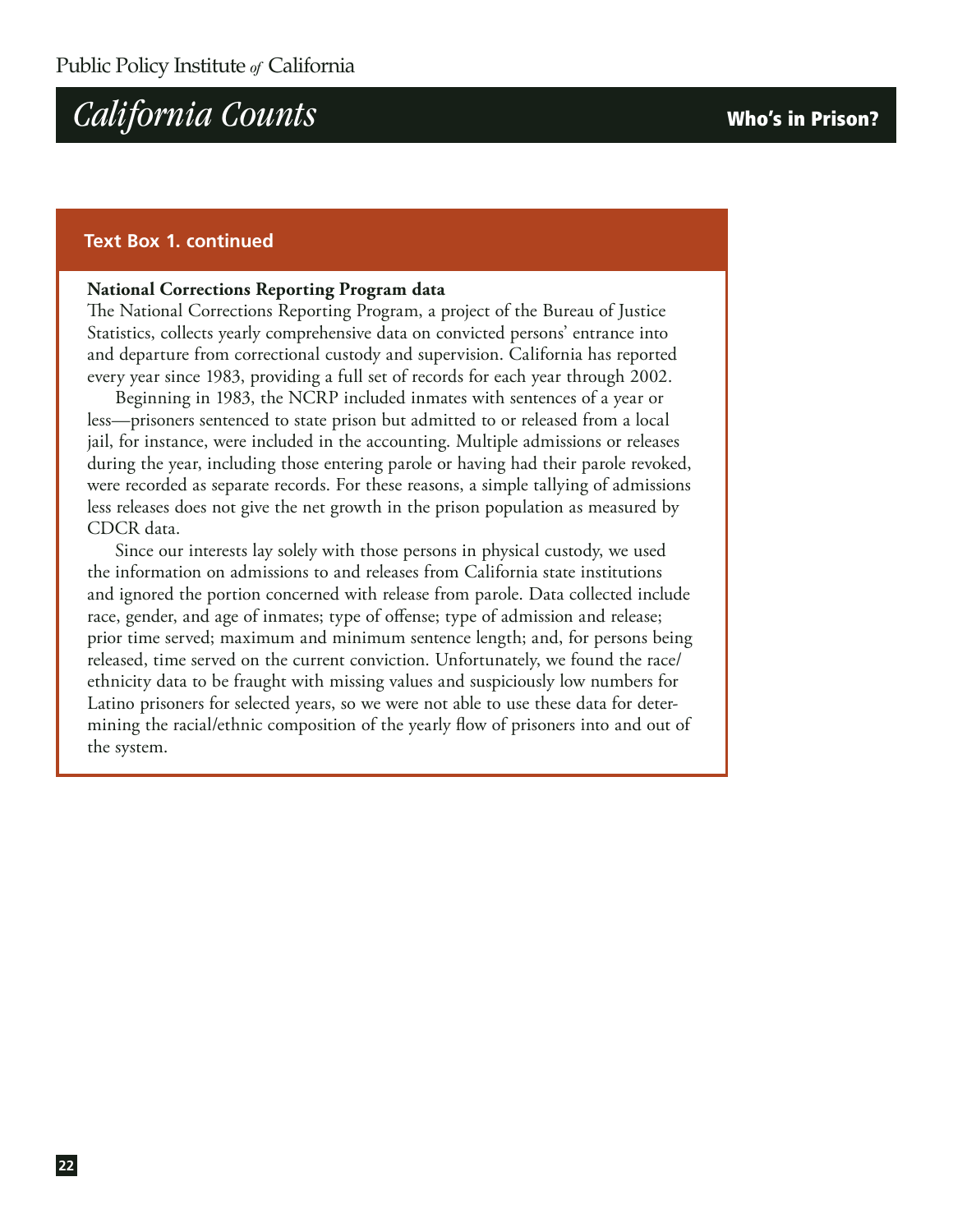#### **Text Box 2. Prisoner Health**

We have shown that California's prison population is aging and now has a sizable share of people older than age 50 (11%). As this population ages and as current policies incarcerate people for longer periods of time, greater demands will be placed on the prison health care system. Currently, that system is in crisis and in federal receivership, and conditions may worsen as older prisoners require more health care. Additionally, the lack of adequate health care for prisoners may heighten the prevalence and spread of infectious diseases in prisons.

As with any institutionalized group, prisoners are at high risk for contraction and spread of tuberculosis (TB). Many prisoners, especially those with a history of IV drug use, are also considered high risk for HIV and hepatitis B and C. The prevalence of these diseases among prisoners varies according to the specific year and data source, but prisoners generally have a higher infection rate than the general population. According to self-reports, 16 percent of prisoners in California have TB.21 Tuberculosis infection varies by race and ethnicity. One of every four prisoners classified as "other" race (including Asians and Pacific Islanders) report a positive TB test. Twenty-two percent of Latinos are positive for TB whereas a lower share of African Americans and whites report TB infection (15% and 8%, respectively).

HIV infection rate estimates vary by data source (from 1% to 4% of the prison population), but all sources confirm that rates differ by race and ethnicity. Three percent of African American prisoners and 1 percent of white prisoners self-report HIV positive status.22 Other groups' rates are significantly lower. A cross-sectional study of new admissions to California prisons in 1999 found that 1.4 percent tested positive for HIV, 3.5 percent had current/chronic hepatitis B, and 33 percent had current hepatitis C (Ruiz et al., 2001). HIV rates were higher for women prisoners than for men. African American women and men, however, had the highest rates of HIV infection, with 2.8 and 2.3 percent positive, respectively. Hepatitis C, common among IV drug users, was prevalent in the prison population, with an astonishing one in three men and one in four women testing positive in the 1999 new admissions study.

In addition to physical problems, many prisoners experience mental and emotional difficulties. Nearly one-third of women prisoners in California report taking medication for emotional or mental problems; 18 percent of men say that they have taken prescription medicine for emotional and mental health reasons.23 Emotional problems may be related to other traumas in prisoners' backgrounds and their current situation. Forty-five percent of women prisoners in California report physical abuse in their pasts; 39 percent report sexual abuse. These shares are much lower for imprisoned men.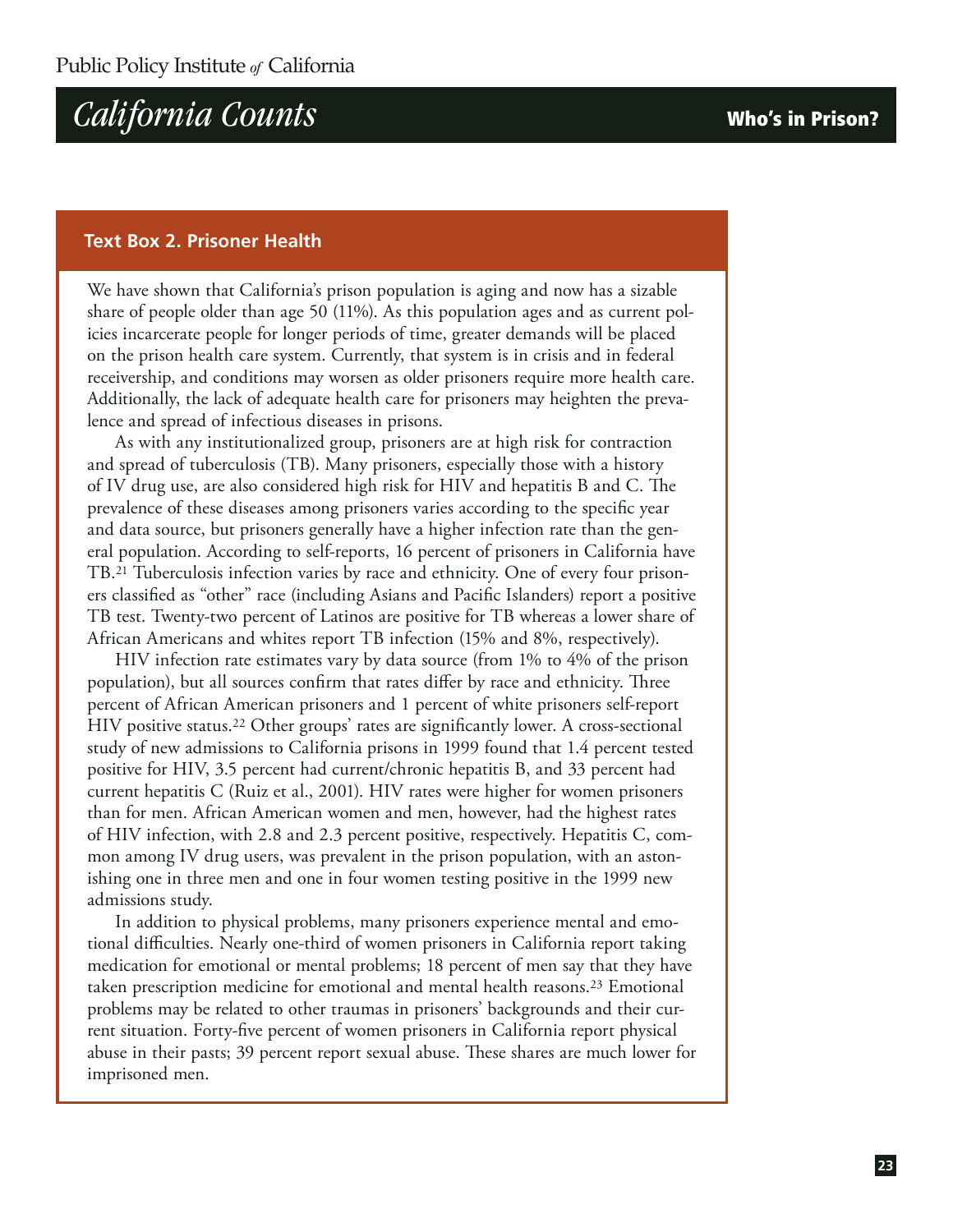### **Notes**

<sup>1</sup> According to the CDCR website, the 33 prisons range from minimum to maximum custody and are located in 19 counties. Several cities within these counties house at least two prison facilities (http://www.cya. ca.gov/ReportsResearch/OffenderInfoServices/ OffenderInformation.html).

2 On May 31, 2006, the total CDCR population was 310,949—170,713 in institutions, 116,530 on parole, and 23,706 classified as "non-CDCR jurisdiction," which includes people under other state or federal jurisdiction, out of state parole, inmates out to court, escapees, and so forth.

3 The U.S. incarceration rate was 578 per 100,000 adults in 2004 (authors' calculations using the U.S. Bureau of Justice Statistics (BJS) data). The national ranking reported here is based on year-end 2004 data from BJS.

4 The other race group reported here comprises Asian, Pacific Islander, Native Hawaiian, American Indian, Alaska Native, and a catch-all "other race" category.

5 California is not unique in the high share of young African American men behind bars. Harrison and Beck (2005) report that 8.4 percent of African American males between ages 25 and 29 in the nation were in state or federal prison at year-end 2004. For further discussion of race, imprisonment, and inequality see Pettit and Western  $(2004).$ 

6 Authors' calculations using arrest data from California Department of Justice (2004, Table 30) and population data from the California Department of Finance.

7 Authors' calculations using the 2005 *Current Population Survey* show that 35 percent of California's adult population is foreign-born.

8 A foreign-born person who is convicted of a crime in a California court and receives a prison sentence will serve that sentence in a California state prison, regardless of immigration status. After serving the sentence, immigrants with U.S. Immigration and Customs Enforcement (USICE) "holds" will be paroled to the federal immigration authorities for deportation. Approximately three-quarters of current foreign-born prisoners in state custody have a USICE hold (54%) or potential hold (22%) (Authors' calculations of CDCR data, March 2006.) Further, the Legislative Analyst's Office shows that California budgeted approximately \$700 million in 2005– 2006 to incarcerate illegal immigrants who committed crimes in California. The state anticipated about \$78.5 million from the federal government to partially offset this cost.

9 Data on the place of birth for foreign-born residents are from CDCR and are current as of March 31, 2006. The share of foreignborn as of this date was the same as our share at year-end 2005 (17%).

10 We define the San Joaquin Valley as Fresno, Kern, Kings, Madera, Merced, San Joaquin, Stanislaus, and Tulare Counties. The Inland Empire consists of Riverside and San Bernardino Counties. Alameda, Contra Costa, Marin, Napa, San Francisco, San Mateo, Santa Clara, and Solano Counties form the Bay Area. We define the South Coast as Orange and Ventura Counties.

11 Information about prisoners' educational attainment comes from the authors' calculations of data from the 1997 Survey of Inmates in State and Federal Correctional Facilities (SISFCF), except where otherwise noted. Unfortunately, more recent data are not available. For comparison, the educational attainment of the general California adult population is based on 1997 *Current Population Survey* data.

12 Information about parental status and living arrangements before incarceration is based on the California sample of the 1997 SISFCF data.

13 For more information on the effects of incarceration on children, see Powell and Nolan (2003).

14 Third-strikers who receive a life sentence are not part of the group we refer to as "lifers"—those serving a life sentence with or without the possibility of parole. These sentence types are mutually exclusive categories.

15 http://www.corr.ca.gov/DivisionsBoards/ AOAP/FactsFigures.html.

16 http://www.cdcr.ca.gov/ReportsResearch/ OffenderInfoServices/Monthly/TPOP1A/ TPOP1Ad0605.pdf.

17 Moreover, this 15-year period itself followed a decade of unprecedented—and since unmatched—growth in the prison population, attributed in large part to increased arrests and sentencing for violation of new drug laws, as well as to the use of determinate sentencing, which California adopted in 1977. Between 1980 and 1990, the California prison population quadrupled, from 24,165 to 96,794.

18 Data for admissions and releases from the NCRP are currently available only through 2002.

19 Authors' calculations using admissions data from California Department of Corrections and Rehabilitation (2005).

20 The Legislative Analyst's Office estimates that, as of December 31, 2004, about 80,000 second-strikers have been sent to state prison since 1994 and approximately half of these have served their time and have been released. District attorneys have discretion to use three strikes sentence enhancements.

21 Authors' calculations using 1997 SISFCF data.

22 Authors' calculations using 1997 SISFCF data.

23 Authors' calculations using 1997 SISFCF data.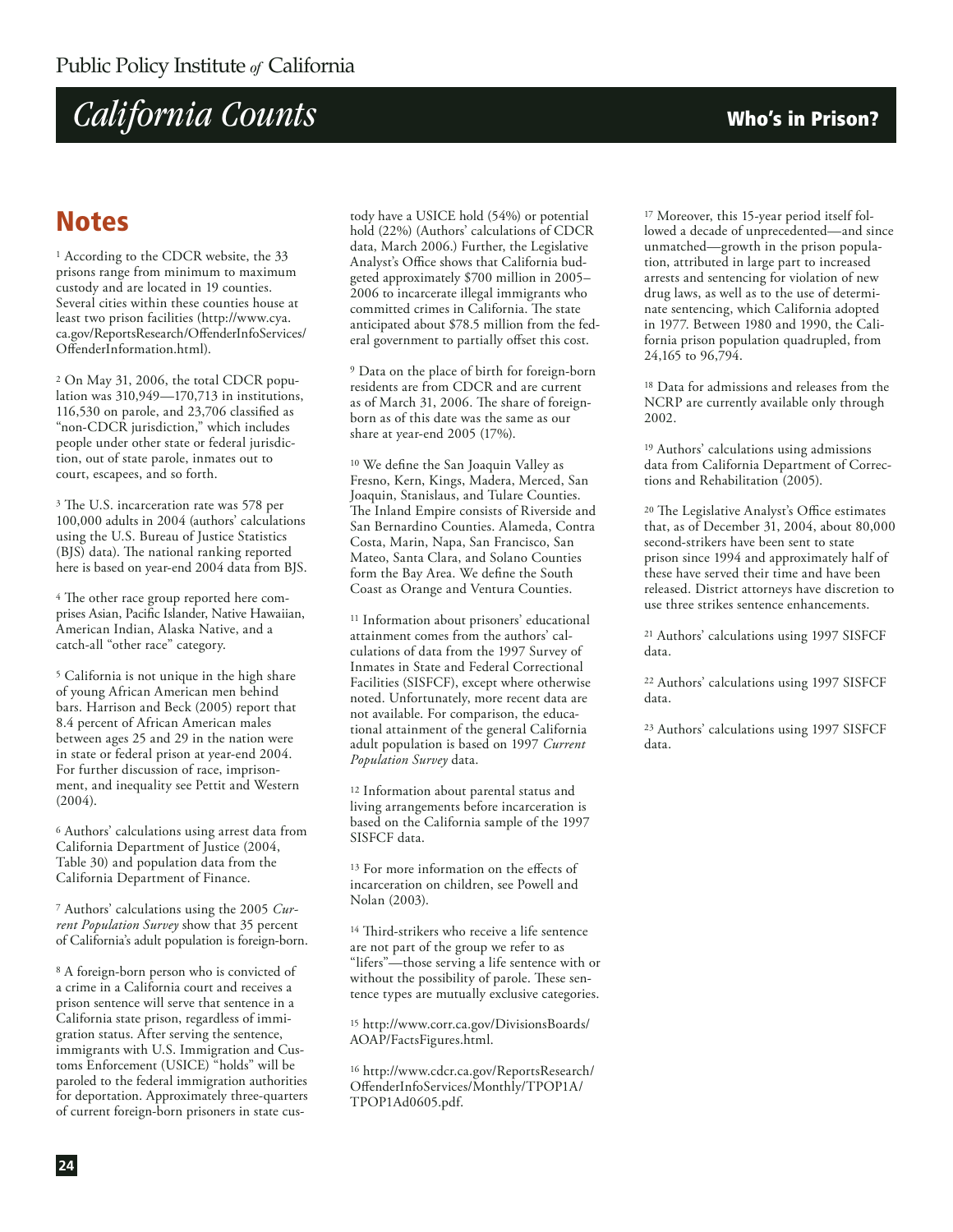

### **References**

Aday, Ronald H., *Aging Prisoners: Crisis in American Corrections*, Praeger, Westport, Connecticut, 2003.

Alpert, G. P., J. M. MacDonald, and R. G. Dunham, "Police Suspicion and Discretionary Decision Making During Citizen Stops," *Criminology*, Vol. 43, No. 2, May 2005, pp. 407–434.

Austin, James, John Clark, Patricia Hardyman, and D. Alan Henry, "The Impact of 'Three Strikes and You're Out,'" *Punishment & Society*, Vol. 1, No. 2, October 1999, pp. 131–162.

Beckett, K., K. Nyrop, and L. Pfingst, "Race, Drugs, and Policing: Understanding Disparities in Drug Delivery Arrests," *Criminology*, Vol. 44, No. 1, February 2006, pp. 105–137.

Blau, Judith, and Peter Blau, "The Cost of Inequality: Metropolitan Structure and Violent Crime," *American Sociological Review*, Vol. 47, No. 1, February 1982.

Blumstein, Alfred, "On the Racial Disproportionality of United States' Prison Populations," *Journal of Criminal Law and Criminology*, Vol. 73, No. 3, Autumn 1982, pp. 1259–1281.

Blumstein, Alfred, "Racial Disproportionality of U.S. Prison Populations Revisited," *University of Colorado Law Review*, Vol. 64, 1993.

Blumstein, Alfred, Jacqueline Cohen, and David P. Farrington, "Criminal Career Research: Its Value for Criminology," *Criminology*, Vol. 26, 1988, pp. 1–35.

Blumstein, Alfred, Jacqueline Cohen, Jeffrey Roth, and Christy Visher, eds., *Criminal Careers and Career Criminals*, National Academy Press, Washington, D.C., 1986.

Blumstein, A., D. P. Farrington, and S. Moitra, "Delinquency Careers: Innocents, Desisters, and Persisters," *Crime and Justice*, Vol. 6, 1985, pp. 187–219.

Brown, Brian, and Greg Jolivette, *A Primer: Three Strikes—The Impact After More Than a Decade*, Legislative Analyst's Office, Sacramento, California, October 2005.

California Department of Corrections and Rehabilitation, Data Analysis Unit, Estimates and Statistical Analysis Section, Offender Information Services Branch, *Monthly Report of Population*, Sacramento, California, December 31, 2005.

California Department of Corrections and Rehabilitation, Offender Information Services, Estimates and Statistical Analysis Section, Data Analysis Unit, *California Prisoners and Parolees 2004*, Sacramento, California, 2005.

California Department of Justice et al., *Crime in California 2004*, 2004, available at http://ag.ca.gov/cjsc/publications/candd/ cd04/cdintro.htm.

Federal Bureau of Investigation, "Age-Specific Arrest Rates and Race-Specific Arrest Rates for Selected Offenses, 1993–2001," Uniform Crime Reporting Program, Washington, D.C., 2003.

Fischer, Ryan, "Are California's Recidivism Rates Really the Highest in the Nation?" *UC Irvine Center for Evidence-Based Corrections Bulletin*, Vol. 1, No. 1, September 2005.

Free, Marvin D., "Race and Presentencing Decisions in the United States: A Summary and Critique of the Research," *Criminal Justice Review*, Vol. 27, No. 2, 2002.

Gottfredson, Michael R., and Travis Hirschi, *A General Theory of Crime*, Stanford University Press, Palo Alto, California, 1990.

Governor's Budget, 2006–2007, available at http://www.ebudget.ca.gov/BudgetSummary/ ImagePages/SUM-06.html.

Greene, Susan, Craig Haney, and Aida Hurtado, "Cycles of Pain: Risk Factors in the Lives of Incarcerated Mothers and Their Children," *The Prison Journal*, Vol. 80, No. 1, March 2000, pp. 3–23.

Greenwood, P. W., et al., "Estimating Benefits and Costs of Calculating New Mandatory-Minimum-Sentencing Law," in David Schichor and Dale K. Sechrest, eds., *Three Strikes and You're Out: Vengeance as Public Policy*, Sage, Thousand Oaks, California, 1996.

Harrison, Paige, and Allen Beck, "Prisoners in 2004," *Bureau of Justice Statistics Bulletin*, October 2005.

Longshore, Douglas, Angela Hawken, Darren Urada, and M. Douglas Anglin, *SACPA Cost Analysis Report (First and Second Years)*, prepared by UCLA Integrated Substance Abuse Programs, Los Angeles, California, March 2006.

Marquart, James W., et al., "A Limited Capacity to Treat: Examining the Effects of Prison Population Control Strategies on Prison Education Programs," *Crime & Delinquency*, Vol. 40, No. 4, October 1994, pp. 516–531.

Marvell, Thomas B., and Carlisle E. Moody, "The Lethal Effects of Three-Strikes Laws," *The Journal of Legal Studies*, Vol. 30, No. 1, January 2001, pp. 89–106.

Nuttall, John, Linda Hollmen, and E. Michele Staley, "The Effect of Earning a GED on Recidivism Rates," *The Journal of Correctional Education*, Vol. 54, No. 3, September 2003, pp. 90–94.

Petersilia, Joan, "Challenges of Prisoner Reentry and Parole in California," *California Policy Research Center Brief*, Vol. 12, No. 3, June 2000.

Pettit, Becky, and Bruce Western, "Mass Imprisonment and the Life Course: Race and Class Inequality in U.S. Incarceration," *American Sociological Review*, Vol. 69, April 2004, pp. 151–169.

Powell, Anne, and Clare Nolan, *California State Prisoners with Children: Findings from the 1997 Survey of Inmates in State and Federal Correctional Facilities*, California Research Bureau, Sacramento, California, November 2003.

Reed, Deborah, "Educational Resources and Outcomes in California, by Race and Ethnicity," *California Counts*, Vol. 6, No. 3, February 2005.

Reed, Deborah, "Poverty in California: Moving Beyond the Federal Measure," *California Counts*, Vol. 7, No. 4, May 2006.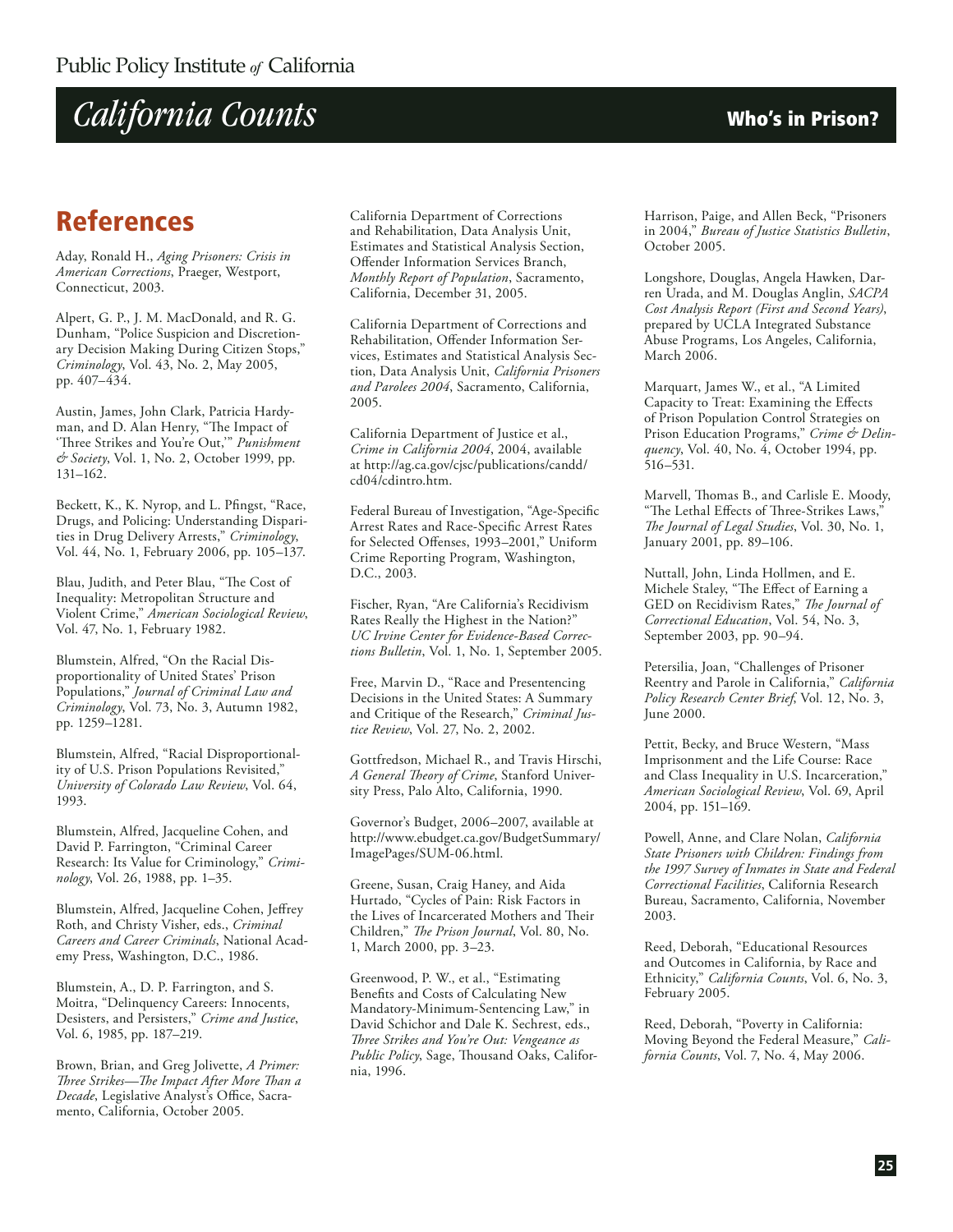

Ruiz, Juan D., et al., "Prevalence of HIV Infection, Sexually Transmitted Diseases, Hepatitis, and Risk Behaviors Among Inmates Entering Prison at the California Department of Corrections, 1999," California Department of Health Services, Prevention Services, Office of AIDS, HIV/AIDS Epidemiology Branch, Sacramento, California, 2001.

Sabol, William J., Katherine Rosich, Kamala Mallik Kane, David P. Kirk, and Glenn Dubin, *The Influences of Truth-in-Sentencing Reforms on Changes in States' Sentencing Practices and Prison Populations*, Report to the National Institute of Justice, Urban Institute, Justice Policy Center, Research Report, Washington, D.C., April 2002.

Schichor, David, and Dale K. Sechrest, eds., *Three Strikes and You're Out: Vengeance as Public Policy*, Sage, Thousand Oaks, California, 1996.

Schmertmann, Carl P., Adansi A. Amankwaa, and Robert D. Long, "Three Strikes and You're Out: Demographic Analysis of Mandatory Prison Sentencing," *Demography*, Vol. 35, No. 4, November 1998, pp. 445–463.

Simpson, S. S., "Caste, Class, and Violent Crime—Explaining Difference in Female Offending," *Criminology*, Vol. 29, No. 1, February 1991, pp. 115–135.

Sorensen, Jon, and Don Stemen, "The Effect of State Sentencing Policies on Incarceration Rates," *Crime & Delinquency*, Vol. 48, No. 3, July 2002, pp. 456–475.

Taxman, F., J. M. Byrne, and A. Pattavina, "Racial Disparity and the Legitimacy of the Criminal Justice System: Exploring Consequences for Deterrence," *Journal of Health Care for the Poor and Underserved*, Vol. 16, No. 4, Suppl. B, November 2005, pp. 57–77.

Vacca, James, "Educated Prisoners Are Less Likely to Return to Prison," *The Journal of Correctional Education*, Vol. 55, No. 4, December 2004, pp. 297–305.

Wacquant, Loic, "From Slavery to Mass Incarceration," *New Left Review*, Vol. 13, January–February 2002.

Zimring, Franklin, Gordon Hawkins, and Sam Kamin, *Punishment and Democracy: Three Strikes and You're Out in California*, Oxford University Press, New York, New York, 2001.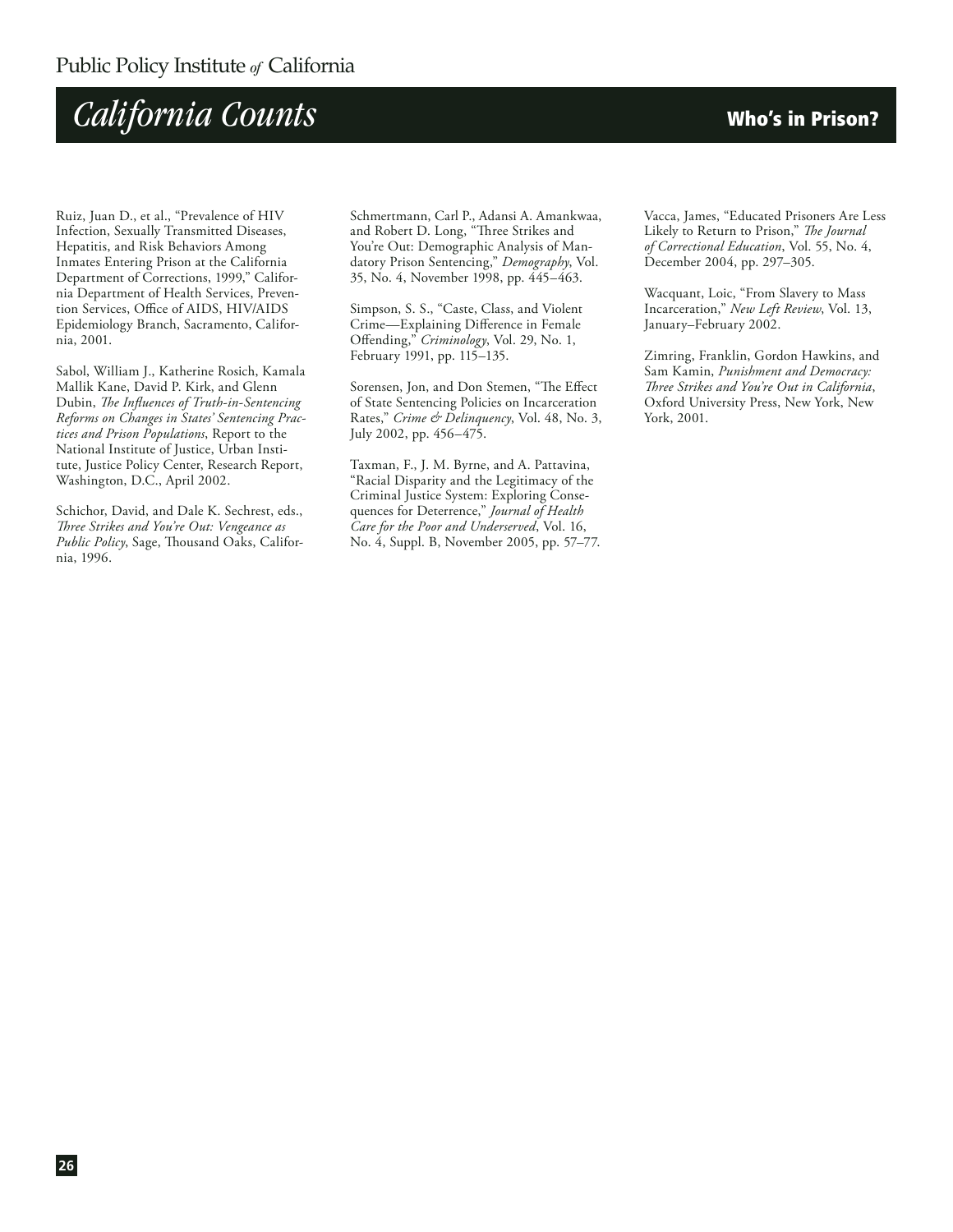

#### **Board of Directors**

*Thomas C. Sutton, Chair* **Chairman and Chief Executive Officer Pacific Life Insurance Company**

*Linda Griego* **President and Chief Executive Officer Griego Enterprises, Inc.** 

*Edward K. Hamilton* **Chairman Hamilton, Rabinovitz & Alschuler, Inc.**

*Gary K. Hart* **Founder Institute for Education Reform California State University, Sacramento**

*Walter B. Hewlett* **Director Center for Computer Assisted Research in the Humanities**

*David W. Lyon* **President and Chief Executive Officer Public Policy Institute of California**

*Cheryl White Mason* **Vice-President Litigation Legal Department Hospital Corporation of America**

*Ki Suh Park* **Design and Managing Partner Gruen Associates**

*Constance L. Rice* **Co-Director The Advancement Project**

*Raymond L. Watson* **Vice Chairman of the Board Emeritus The Irvine Company**

*Carol Whiteside* **President Great Valley Center**

ISSN #1554-401X

The Public Policy Institute of California is a private, nonprofit research organization established in 1994 with an endowment from William R. Hewlett. The Institute conducts independent, objective, nonpartisan research on the economic, social, and political issues affecting Californians. The Institute's goal is to raise public awareness of these issues and give elected representatives and other public officials in California a more informed basis for developing policies and programs. PPIC does not take or support positions on any ballot measure or on any local, state, or federal legislation, nor does it endorse, support, or oppose any political parties or candidates for public office.

PUBLIC POLICY INSTITUTE OF CALIFORNIA 500 Washington Street, Suite 800 • San Francisco, California 94111 Telephone: (415) 291-4400 • Fax: (415) 291-4401 • www.ppic.org